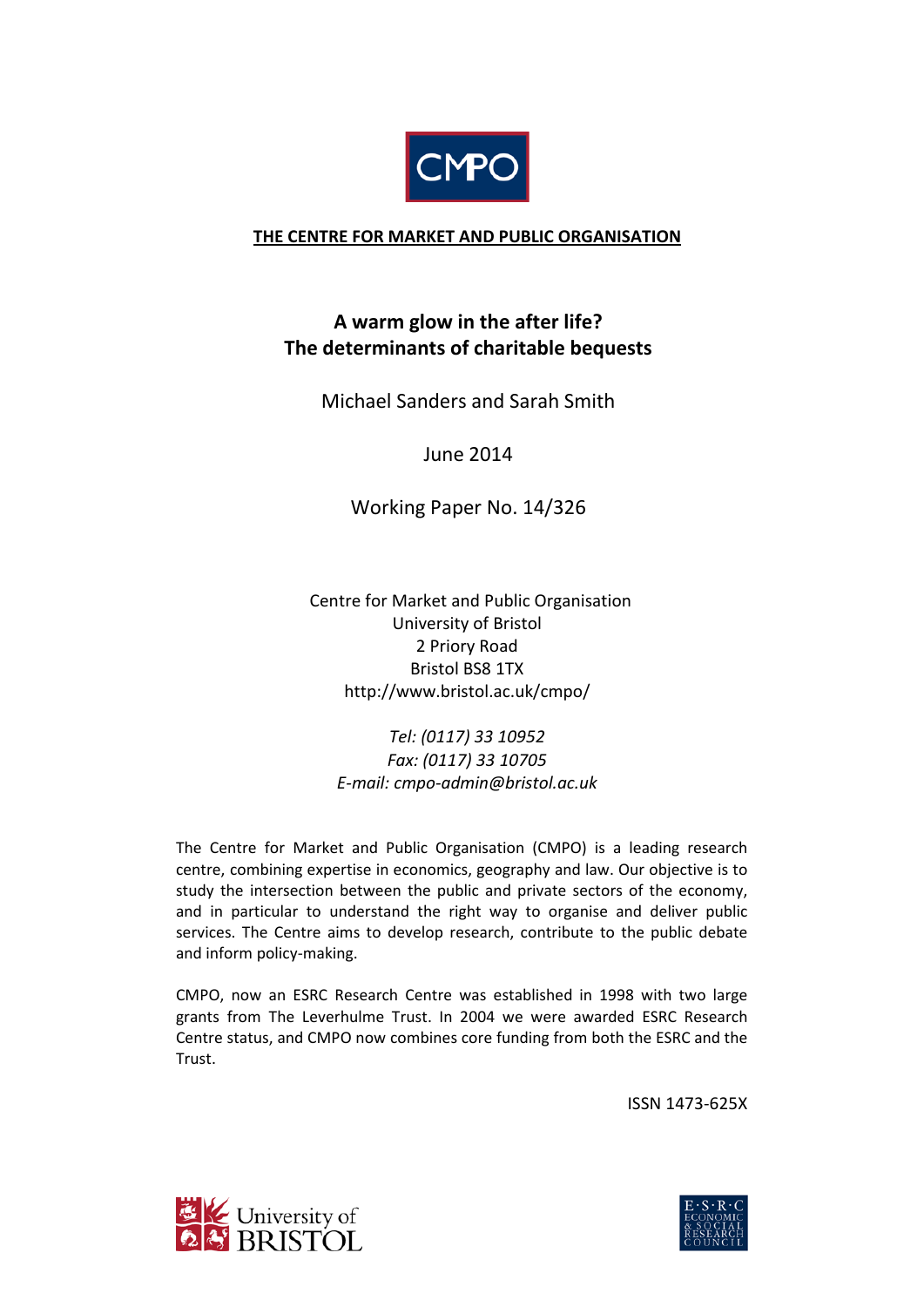# **A warm glow in the after life? The determinants of charitable bequests**.

*<sup>1</sup>* Michael Sanders and *<sup>2</sup>* Sarah Smith

*<sup>1</sup> Michael Sanders, University of Bristol, Behavioural Insights Team <sup>2</sup> Sarah Smith, University of Bristol*

June 2014

#### **Abstract**

Using a unique field experiment we show that prompts to leave money to charity during the will-making process substantially increase the probability of making a bequest. Asking if the donor wants to leave money to charity doubles the proportion making a bequest; adding emotional and social cues trebles it. The responses are strongest among childless people. We compare the effects of the prompts to the effect of an estates tax. Our results suggest that both economic and non-pecuniary incentives similarly affect whether people leave money to charity, but are less effective where people have strong preferences for other bequests.

**Key words** charitable giving; charitable bequests; prompts; social norms

**JEL Classification:** D64, H24, H41

**Electronic version: www.bristol.ac.uk/cmpo/publications/papers/2014/wp326.pdf**

**Address for correspondence** CMPO 2 Priory Road, Bristol BS8 1TX [www.bristol.ac.uk/cmpo/](http://www.bristol.ac.uk/cmpo/) cmpo-admin@bris.ac.uk Tel +44(0) 117 33 10799

#### **Acknowledgements**

We would like to thank Remember a Charity and The Co-Operative Legal Services for facilitating the trial. Funding for Sanders was provided by the ESRC and the Cabinet Office through the Capacity Building Cluster on the Economic Impact of the Third Sector. Thanks to Michael Price and Mark Wilhelm for useful discussions.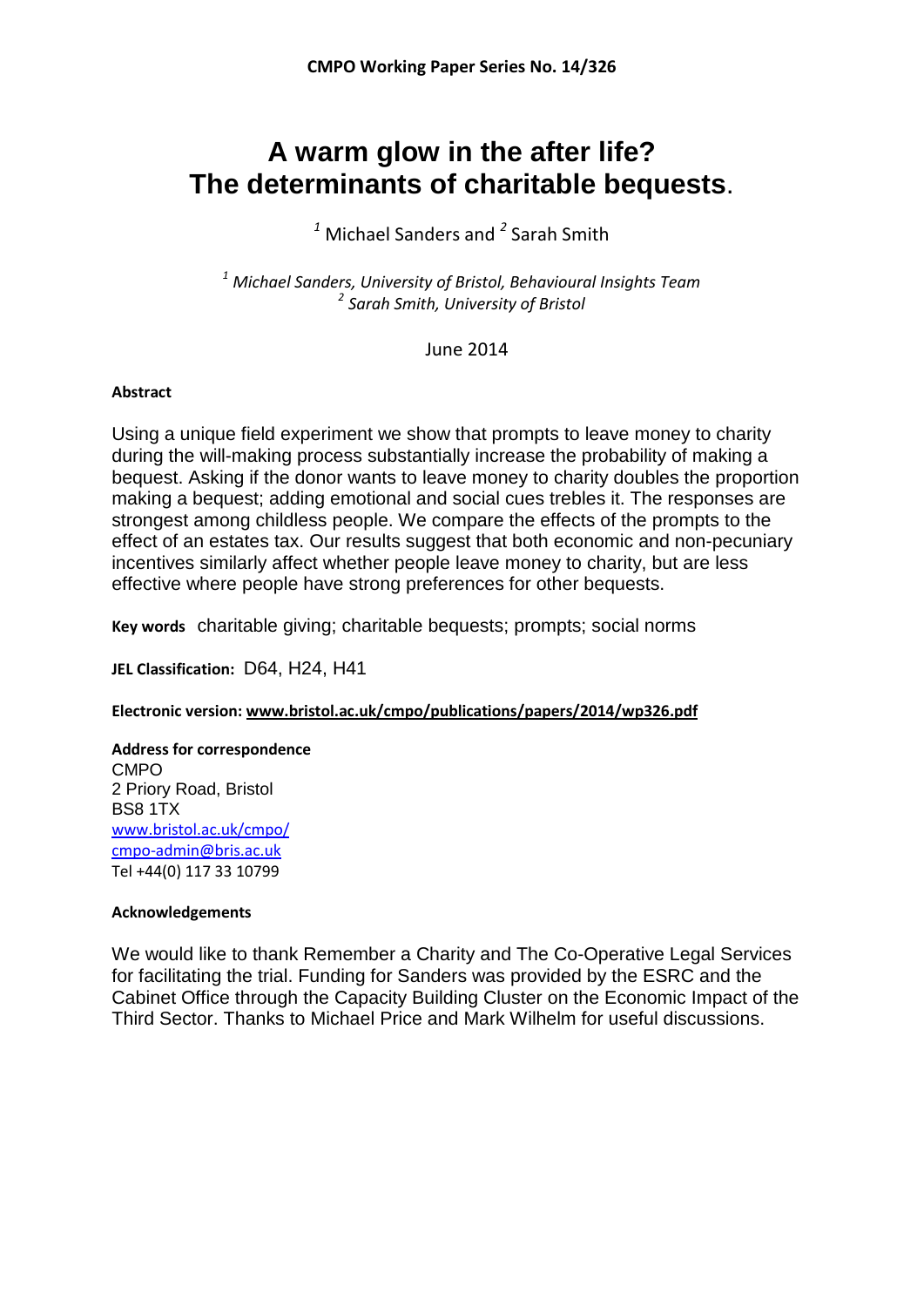# **A warm glow in the after life? The determinants of charitable bequests[1](#page-2-0)**

Michael Sanders University of Bristol Behavioural Insights Team

> Sarah Smith University of Bristol

> > June 2014

#### **Abstract**

-

Using a unique field experiment we show that prompts to leave money to charity during the will-making process substantially increase the probability of making a bequest. Asking if the donor wants to leave money to charity doubles the proportion making a bequest; adding emotional and social cues trebles it. The responses are strongest among childless people. We compare the effects of the prompts to the effect of an estates tax. Our results suggest that both economic and non-pecuniary incentives similarly affect whether people leave money to charity, but are less effective where people have strong preferences for other bequests.

Key words: charitable giving; charitable bequests; prompts; social norms JEL codes: D64, H24, H41

<span id="page-2-0"></span> $1$  We would like to thank Remember a Charity and The Co-Operative Legal Services for facilitating the trial. Funding for Sanders was provided by the ESRC and the Cabinet Office through the Capacity Building Cluster on the Economic Impact of the Third Sector. Thanks to Michael Price and Mark Wilhelm for useful discussions.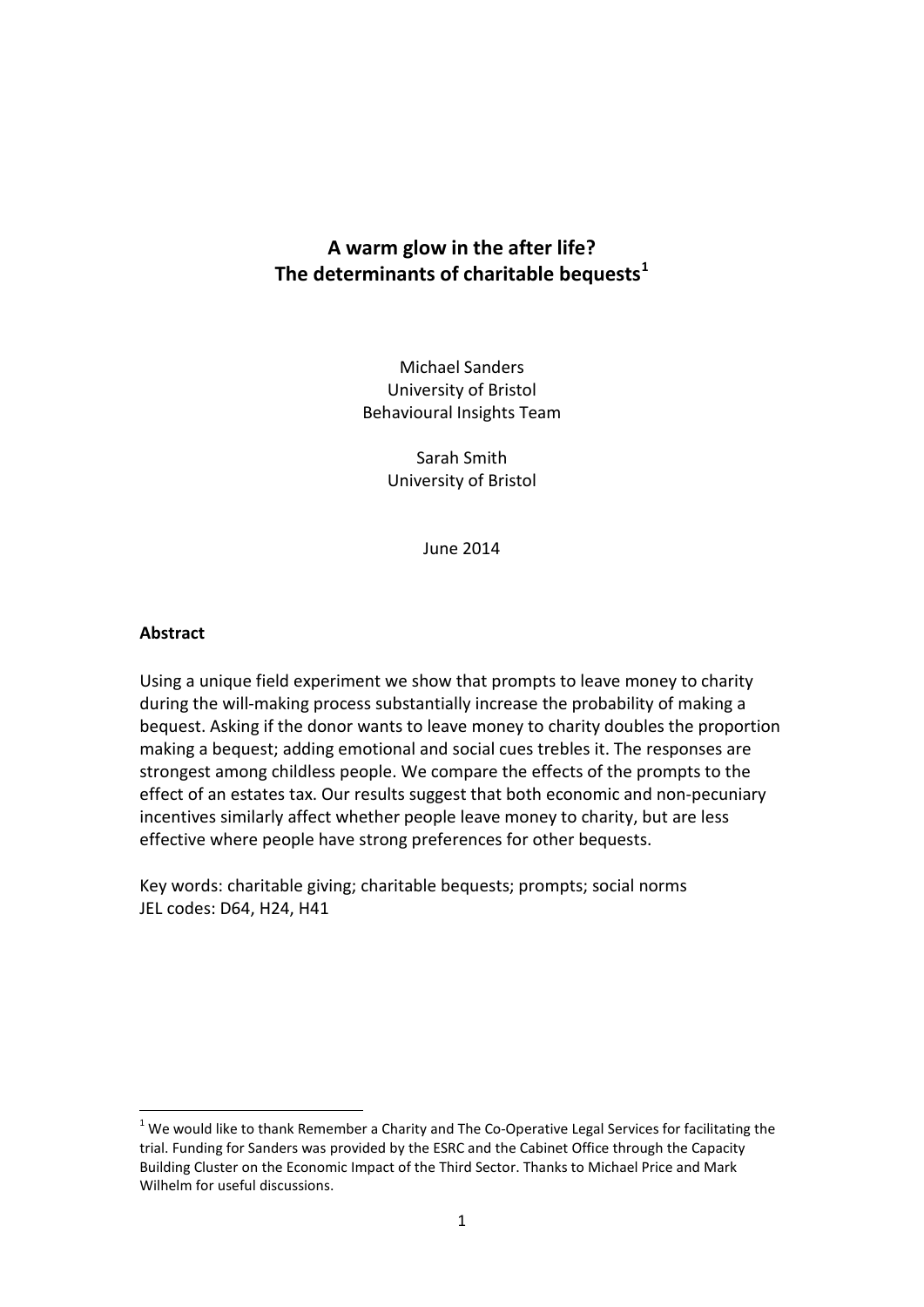#### **1. Introduction**

Donations through bequests are a major part of charitable income. In the US, legacies account for nearly 8 per cent of voluntary contributions, while in the UK, the figure is even higher at around 20 per cent. In spite of their importance, however, charitable bequests have received relatively little attention, compared to other forms of charitable giving. The existing literature on charitable bequests is primarily concerned with the effect of wealth and estate taxation (Auten and Joulfaian, 1996; Joulfaian, 2000; Bajika et al, 2003), treating legacy giving as a standard economic decision. By contrast, Andreoni and Payne (2014) highlight new approaches in economics which consider giving as a social exchange and as a response to empathic, moral or cultural urges. Recent empirical studies on the determinants of charitable giving focus on the effect of a number of non-economic factors, including social pressure (della Vigna et al, 2012; Andreoni et al, 2011) social norms (Frey and Meier, 2004; Shang and Croson, 2009; Smith et al, 2014), personal solicitations (Meer and Rosen, 2011; Scharf and Smith, 2014) and the degree of publicity (Soetevent, 2009; Alpizar et al, 2011) and recognition (Karlan and McConnell, 2014). Our contribution in this paper is to extend these new approaches to legacy giving and to consider the effectiveness of non-pecuniary strategies in influencing whether people make a charitable bequest. We also directly compare the effects of non-pecuniary strategies with those of traditional economic incentives, namely the effect of estate taxation.

We report the results of a unique field experiment involving customers to a call centre who phone to arrange a will. We randomly assign the will-writers (lawyers) to two treatments that prompt the callers to leave money to charity. We first test a "weak ask" where callers are simply asked whether they have thought about leaving money to charity. We show that even this simple prompt has a sizeable, positive effect, leading to a near-doubling of the proportion leaving money to charity. We also test a "strong ask" in which the lawyer additionally suggests that leaving money is a social norm and prompts the will-maker to think about a cause that they feel passionate about. This increases the power of the ask, relative to the weak ask, confirming the role of social and emotional factors in shaping the response to fundraising requests. For both treatments, we find that all of the effect on the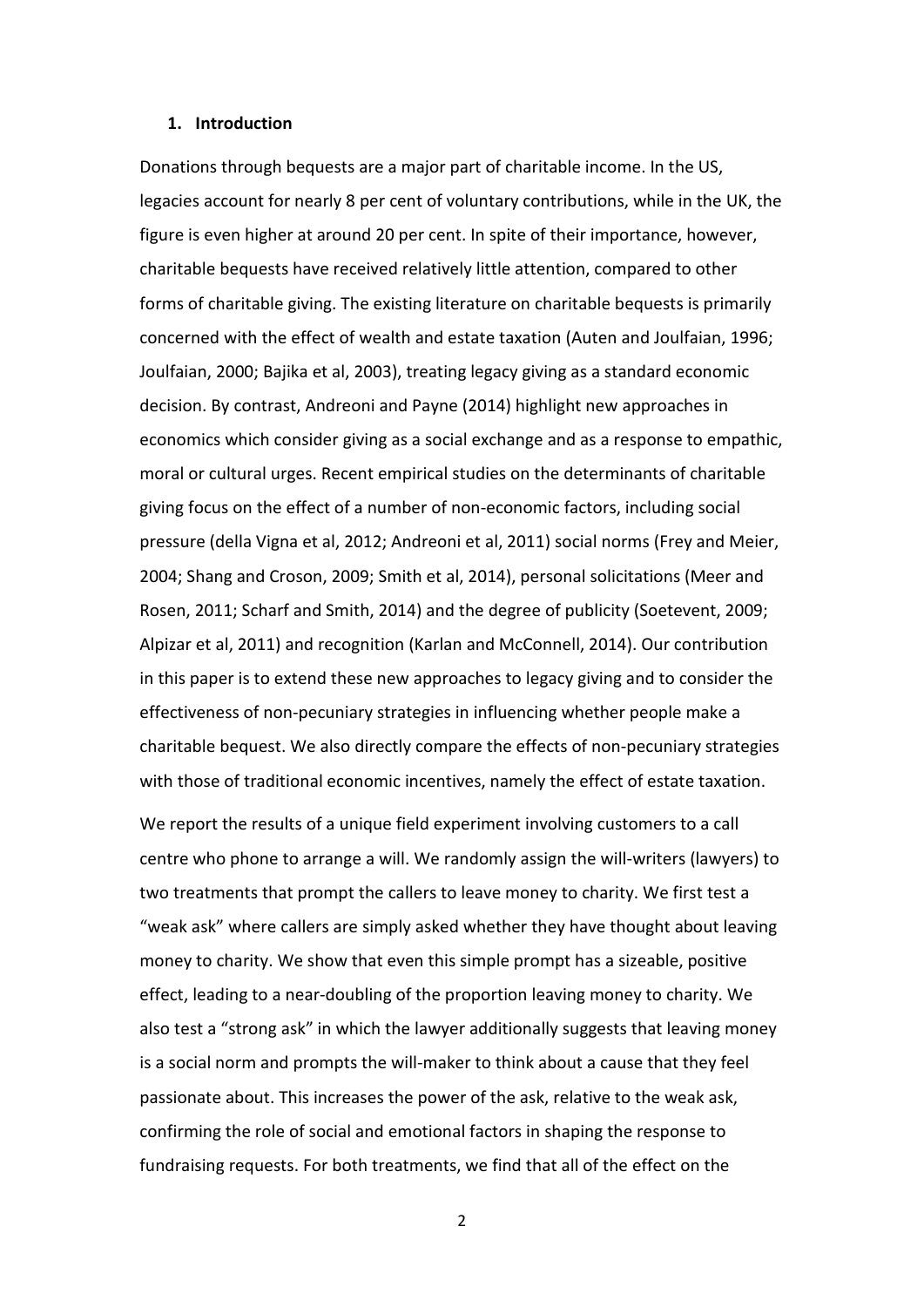extensive margin is driven by people without children; there is no significant effect of either treatment on the probability of people with children making a charitable bequest. We attribute this to the fact that people with children have relatively stronger preferences for other bequests.

We compare the effects of non-pecuniary factors with the effect of an economic incentive, namely estates tax, which we estimate using a regression discontinuity design, exploiting the single £325,000 inheritance tax threshold in the UK. We find striking parallels between our estimated tax-price effect and the effect of the ask treatments on the proportion who make a charitable bequest. The tax-price effect is similar in magnitude to the strong ask; we also find that the tax-price effect is driven solely by people without children. Taken together, our results show that nonpecuniary strategies, although comparatively cheap and easy to implement, can be as effective as a sizeable tax incentive in increasing the proportion of people leaving money to charity. However, both types of incentive have their limits, with no effect on the probability of making a charitable bequest for a sizeable number of people who have strong preferences for leaving their money to their children rather than to charity.

Our paper contributes to a number of existing literatures. First, we provide new evidence on the effect of estates tax on charitable bequests for a sample of people who are making a will, complementing previous studies that use estates data. Auten and Joulfaian (1996), Joulfaian (2000) and Bakija (2003) use estates data to estimate price elasticities of legacy giving of between -1.7 and -2.5. We focus on the extensive margin, but also find a substantial response. Our approach broadens the scope of the analysis beyond the relatively wealthy populations captured by estates data. It also avoids any concern about the potential endogeneity of terminal wealth because of deathbed estate planning (Kopczuk, 2007) and the fact that those who intend to leave sizeable charitable bequests may be less concerned to reduce their wealth below the tax threshold. Finally, our approach allows us to learn directly about underlying preferences for leaving money to charity, which may be useful to charities; outcomes in estates data may also be affected by the non-random selection process of dying.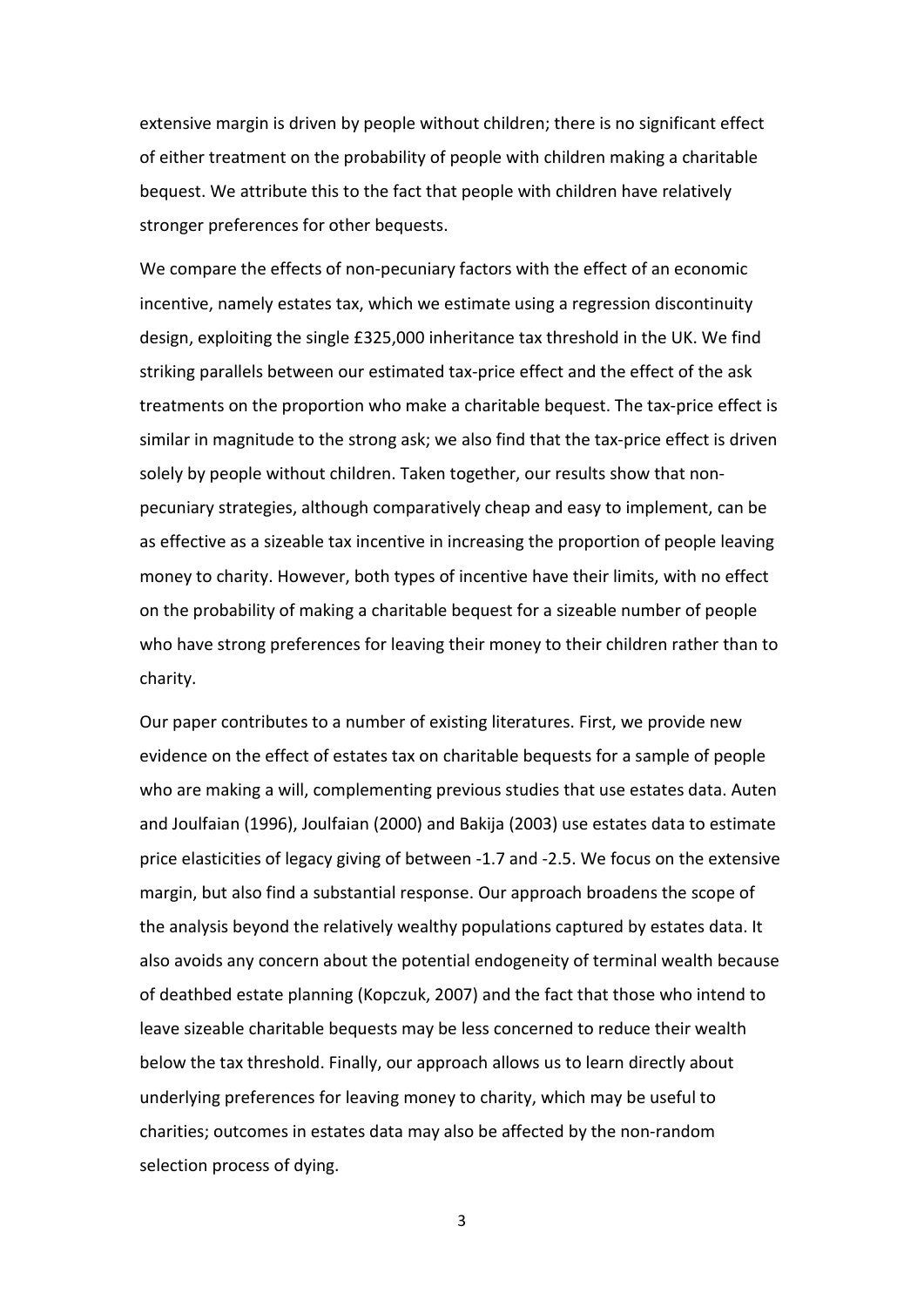The existing literature on charitable bequests has not directly considered the effect of non-pecuniary factors. Auten and Joulfaian (1996) find no significant impact of child income on charitable bequests, indicating that parents have a strong preference to leave their assets to their children. Wilhelm (1996) also finds that the allocation of bequests across children is not sensitive to their relative incomes, pointing to strong norms about the fairness of bequests.

This paper extends analysis of non-pecuniary factors to consider their impact on charitable bequests. Related to our study, a number of papers have looked at other forms of charitable giving and have plausibly demonstrated that being asked increases the likelihood of donating (Yoruk, 2009; Meer and Rosen, 2011). In explaining why an ask is effective, Andreoni and Rao (2011) show that asking can heighten empathy, Meer (2011) and Scharf and Smith (2014) emphasize personal connections between the fundraiser and donor, while Andreoni et al (2011) and Della Vigna et al (2012) demonstrate that individuals will actively take steps to avoid an ask, which they attribute to a desire to avoid negative feelings. A number of other non-pecuniary factors have also been shown to be important in relation to regular charitable giving, including social norms (Frey and Meier, 2004; Shang and Croson, 2009; Smith et al, 2014), an emotional connection to charity recipients (Small and Loewenstein, 2003, Grant et al, 2007) as well as the donor's emotional state (Lerner, Small and Loewenstein, 2004; Zak et al 2007). Ours is the first paper to look at these factors in relation to charitable bequests. We are also able to directly compare the effects of non-pecuniary factors to the effect of standard economic incentives, namely tax incentives (Ferraro and Price, 2013). We would argue that bequests make a good setting to study motivations for giving because the amounts of money are large relative to regular charitable donations – the typical legacy gift in our sample is just over £6,000. Understanding what might increase the number of people who make a charitable bequest is also of practical value to the sector.

The structure of the rest of this paper is as follows. The next section discusses the potential effects of estates tax and non-pecuniary factors. Section 3 presents the design of our study and our sample. Section 4 summarizes the main results, while section 5 concludes.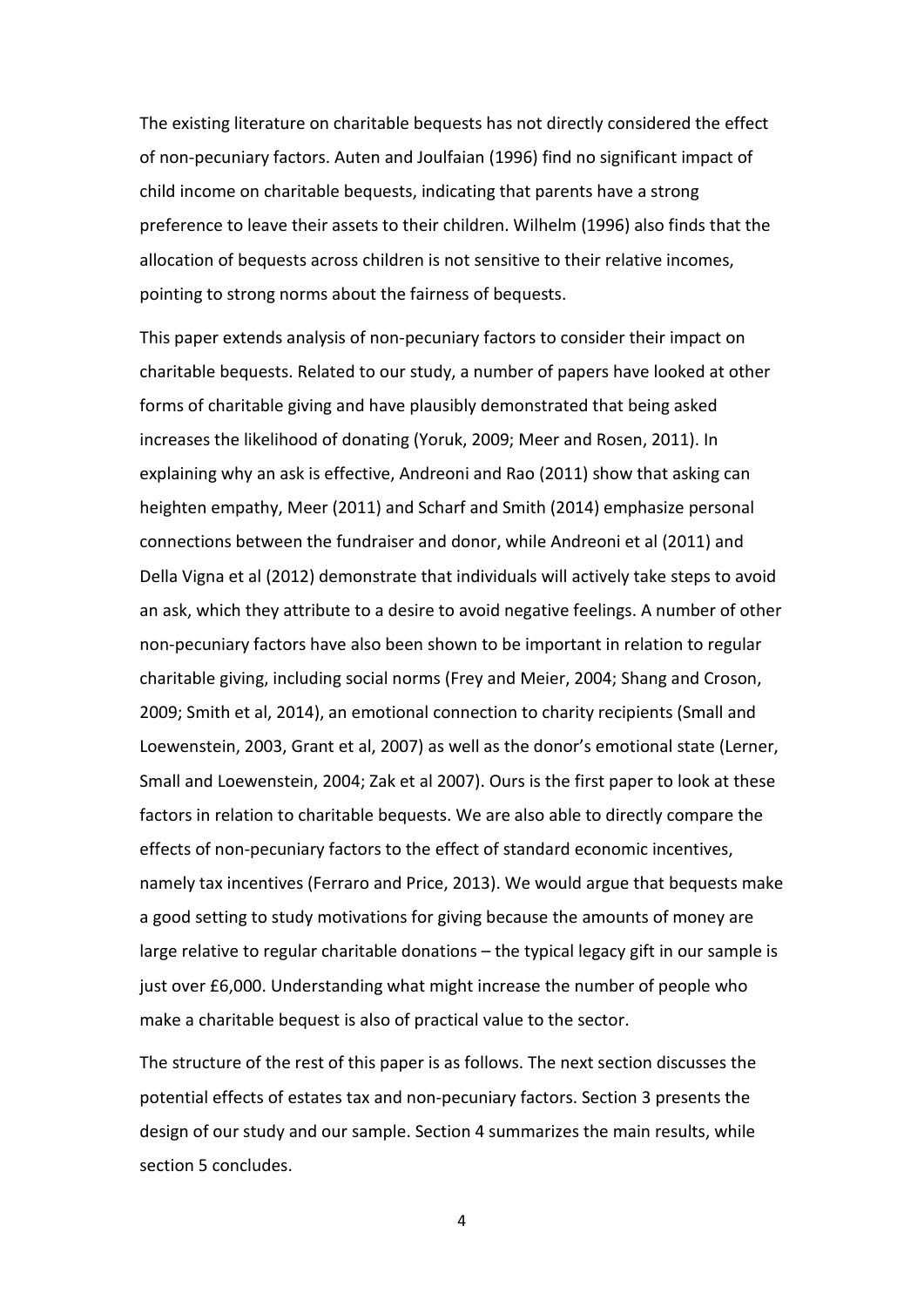#### **2. Framework**

Following previous literature (Joulfaian, 2000) we think of legacy giving as a problem of how to allocate terminal wealth, $^2$  $^2$  ignoring the possible trade-off between giving while alive and giving at death. Watson (1984) presents a life-cycle model in which donors choose between spending, donations, bequests and charitable bequests, showing that the share of terminal wealth allocated to charitable bequests depends only on the estate tax and that a change in the estate tax will have no substitution effects over the life cycle.

Consumers are assumed to derive utility from the amount of money they leave to charity (CB) and other bequests (B). This assumes pure "warm glow" giving (Andreoni, 1990) in which the total amount of public good provided does not enter the utility function. Consumers allocate their net terminal wealth (W) between the two types of bequest; bequests to charity are not subject to estate tax (e). For simplicity, we ignore any non-linearity in the estate tax.

$$
U = U(B, CB)
$$
 subject to  $B + (1 - e)CB = W$ ;  $(B \ge 0; CB \ge 0)$  (1)

yielding the first order condition:  $\frac{U_{CB}}{U_B} = (1 - e)$ .

<u>.</u>

From this model, both charitable and other bequests will increase in total wealth, while a higher estate tax increases charitable bequests relative to other bequests. In both cases, however, charitable bequests will be less responsive where people have lower preferences for leaving money to charity, relative to making other bequests. How might non-pecuniary factors affect charitable bequests? One possibility is that asking people if they have thought about leaving money to charity has a salience

effect, reminding people that they can allocate some of their terminal wealth to a

<span id="page-6-0"></span> $<sup>2</sup>$  In our experiment, the people calling the call centre are making a will several years/ decades before</sup> their death and are therefore making decisions about how to allocate their expected terminal wealth, which will be unknown in many cases. Some of the uncertainty can be resolved by making a so-called residuary gift as a share of the total estate or the remaining estate after other specific gifts have been made, rather than a specific gift. Atkinson, Backus and Micklewright (2009) estimate that nearly 40% of all gifts are residuary, rather than pecuniary, i.e. gifts of an established amount of money.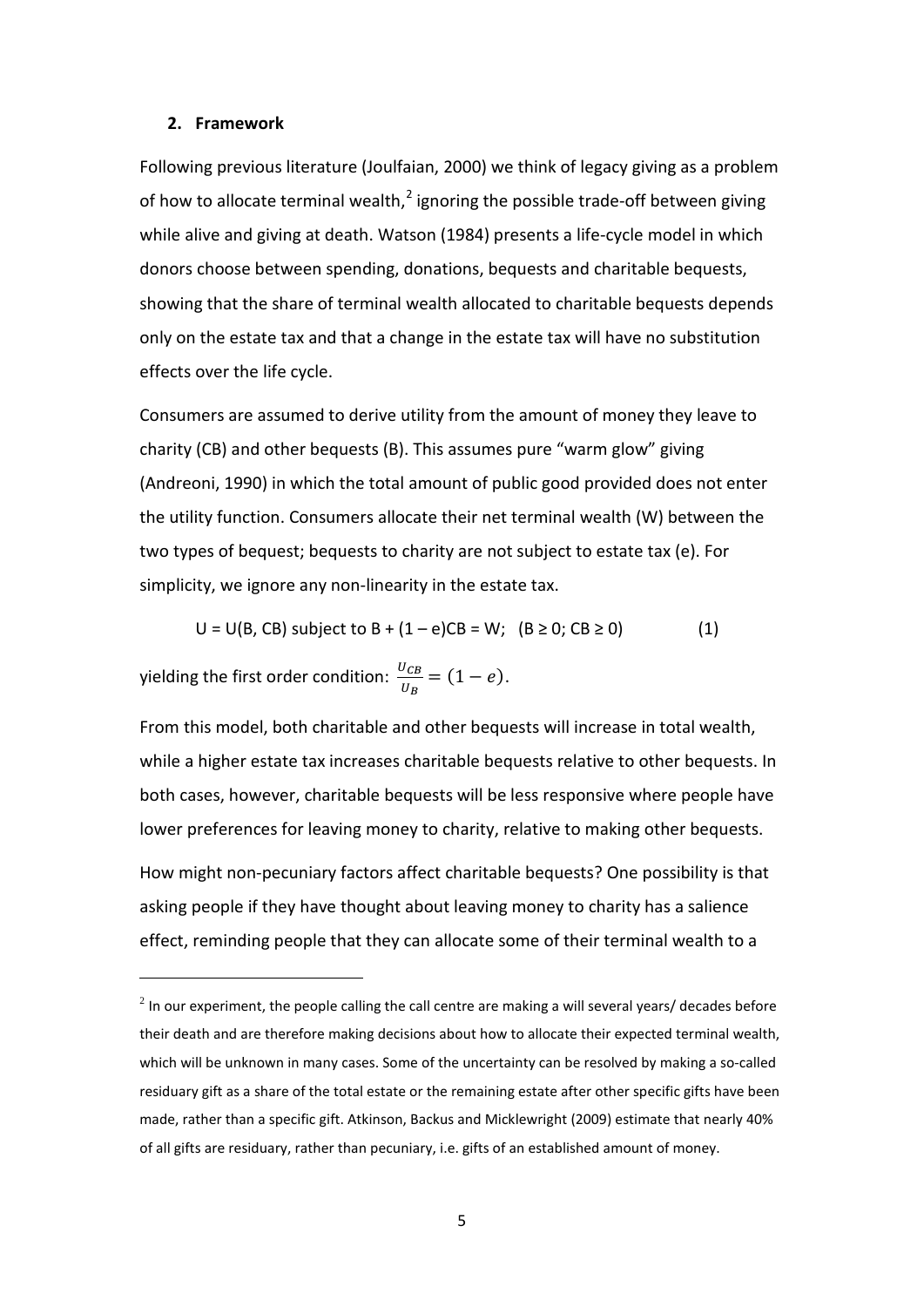charitable bequest. There are reasons for thinking that donors may be receptive to this opportunity in the context of making a will since charitable bequests offer a form of negative state relief (Batson, 2011) – i.e. a way of offsetting any negative feelings that may be associated with thinking of dying.

The ask itself could introduce an additional moral payoff to making a charitable bequest (List and Levitt, 2007; Ferraro and Price, 2013) by heightening empathy (with the person making the ask and/or with the charitable cause) or by generating feelings of guilt about not giving. This seems less relevant in the case of the weak ask. The lawyer is an independent third party who, simply by asking if the person has thought about leaving money to charity, is unlikely to induce the same emotional response as a charity fundraiser or a fundraiser who is personally connected to the donor. In the case of the strong ask, it is much clearer that the lawyer might change the perceived moral payoff to making a charitable bequest. By suggesting that many people make such a bequest, the lawyer might increase the moral cost of deviating from the perceived social norm. At the same time the lawyer also heightens the (positive) emotion associated with making a charitable bequest by prompting the will-maker to think about a cause that they feel passionate about. Changing the perceived moral payoff will affect whether or not people choose to make a bequest; again we expect that the response will depend on preferences for leaving money to charity, relative to making other bequests

#### **3. The set up**

#### **3.1. Sample**

The experiment was conducted in a call centre run by the Co-Operative Legal Services (CLS), a large national legal firm. The firm is relatively small in the will writing market, writing around 3,000 wills per year out of an estimated annual total of 1.8 million (Legal Services Consumer Panel, 2011). Table 1 (panel a) presents summary statistics on the customers in our sample. The median age is 58 and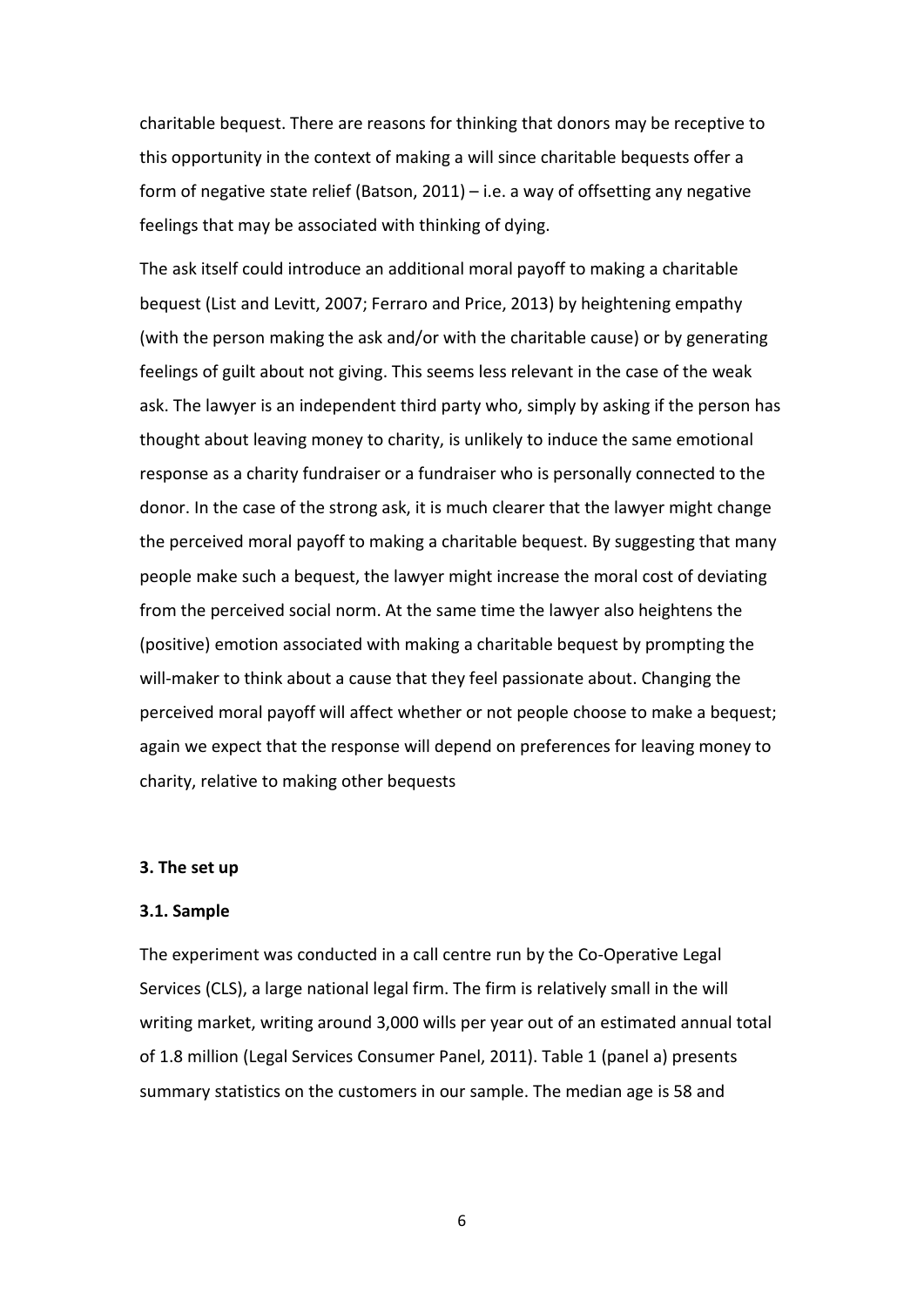median wealth is £2[3](#page-8-0)4,500;<sup>3</sup> this is younger and less wealthy than would be a sample drawn from estates tax data (the threshold for UK inheritance tax is £325,000). In terms of asset values, it is more broadly comparable with the sample of all estates that go through probate, which includes most of estates with any wealth (Atkinson et al, 2009). Median wealth in Atkinson et al's sample is £146,000, mean wealth is £221,000; these are lower than average wealth levels in our sample, but apply to an older age group.

The proportion making any charitable bequest among the baseline group in our sample (i.e. those facing no treatments) is 5.9%. This is lower than the proportion reported by Atkinson et al (2009) in their probate sample (16%). The amounts left to charity are more similar. Atkinson et al (2009) only have information on specific amounts rather than residuals. In their data, the median specific bequest is £3,000, compared to £1,500 in our sample.

#### **3.2. Experiment Design**

-

The experiment was conducted over the phone. Customers wishing to write a will call the firm. In the initial call they are asked a series of questions to ascertain roughly their needs (do they have children or elderly relatives, what is the size of the estate, etc.). Charity is not mentioned during this call. At the end of this first call, a second call is booked if the customer wishes to continue, at which point customers are randomly assigned to a lawyer who writes the will by asking questions following a script.

Between the first and second call, participants are sent a pack of information by CLS. This pack confirms the time and date of their call, the lawyer to whom they have been assigned, and the contact details of the customer. It also contains information about legal aspects of writing a will, and a guide of things to consider (including making a donation to charity). At the arranged time of the second call, the assigned

<span id="page-8-0"></span> $3$  Note that information on wealth is captured at the time of will-writing and is entered manually by the lawyers. Where ranges of values are given, the lower value is used in all cases (so £150,000- 200,000 would be coded as 150,000). For reasons of confidentiality, there is no information on any bequests other than those made to charitable causes. Wealth is not recorded for all wills; the extent to which it is recorded varies significantly across lawyers. In our regression analysis we control both for lawyer fixed effects and missing wealth information. We also test the sensitivity of our results to excluding lawyers with high levels of missing wealth information.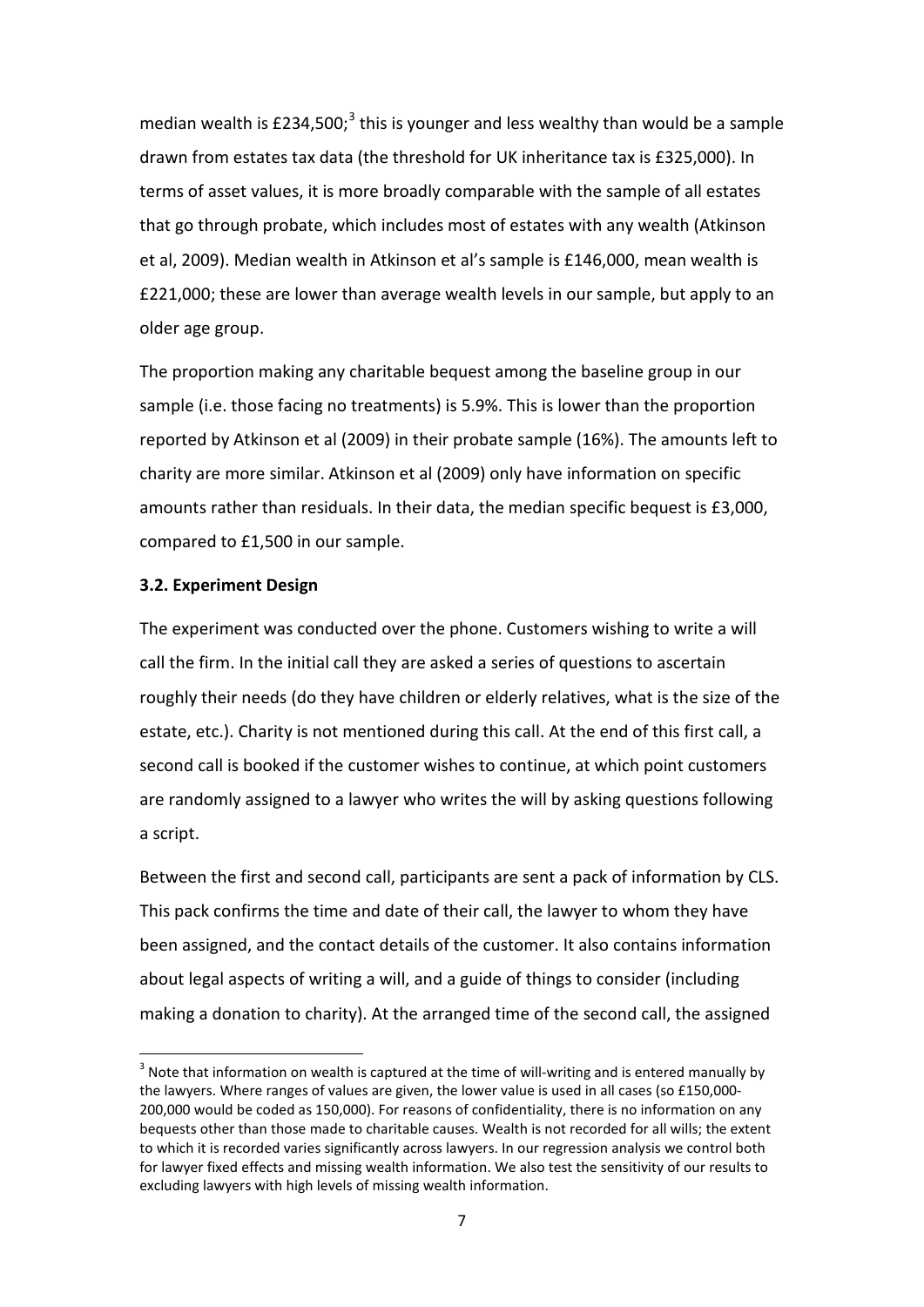lawyer calls the customer and takes him/her through the will-writing process. This process is governed by a script, which lawyers progress through in order. Amounts to be left to different individuals, causes, etc, and their conditions, are entered into a database which populates the relevant sections of the will. Our treatments are introduced during this second call, after the customer has been asked about bequests to family and friends.

Our data consist of 2,670 wills written over the period  $1<sup>st</sup>$  January 2012 – 15<sup>th</sup> January 2013 by nine different lawyers. Our control group (baseline) is all the wills written by the nine lawyers over the period  $1<sup>st</sup>$  January 2012 to  $14<sup>th</sup>$  September 2012. In the baseline condition, no charitable ask was made. Customers were asked if there were any non-financial contingencies they would like to consider (such as how or where they would like their remains deposited/disposed of).

The two treatments were randomly allocated at the lawyer level during the period 15<sup>th</sup> September 2012 –15<sup>th</sup> January 2013. Table 1 summarizes the distribution of the wills across the nine lawyers and the three different conditions (baseline, weak ask, strong ask).

The precise nature of the treatments was as follows:

#### Treatment 1: Weak ask

All participants in this treatment group were asked whether they would like to donate money to charity in their will. The script instructed the lawyers to say:

*"Now that you've looked after your family and friends, I'd like to talk you about charity. Would you like to leave a charitable gift in your will?"*

#### Treatment 2: Strong ask

Participants in this treatment were also asked whether they would like to make a donation to charity in their will. However, the wording of the ask was changed to contain both a weak social norm message, suggesting that leaving a gift is common, and an emotive prompt asking the respondent to think about charitable causes that they are passionate about, so that the script read: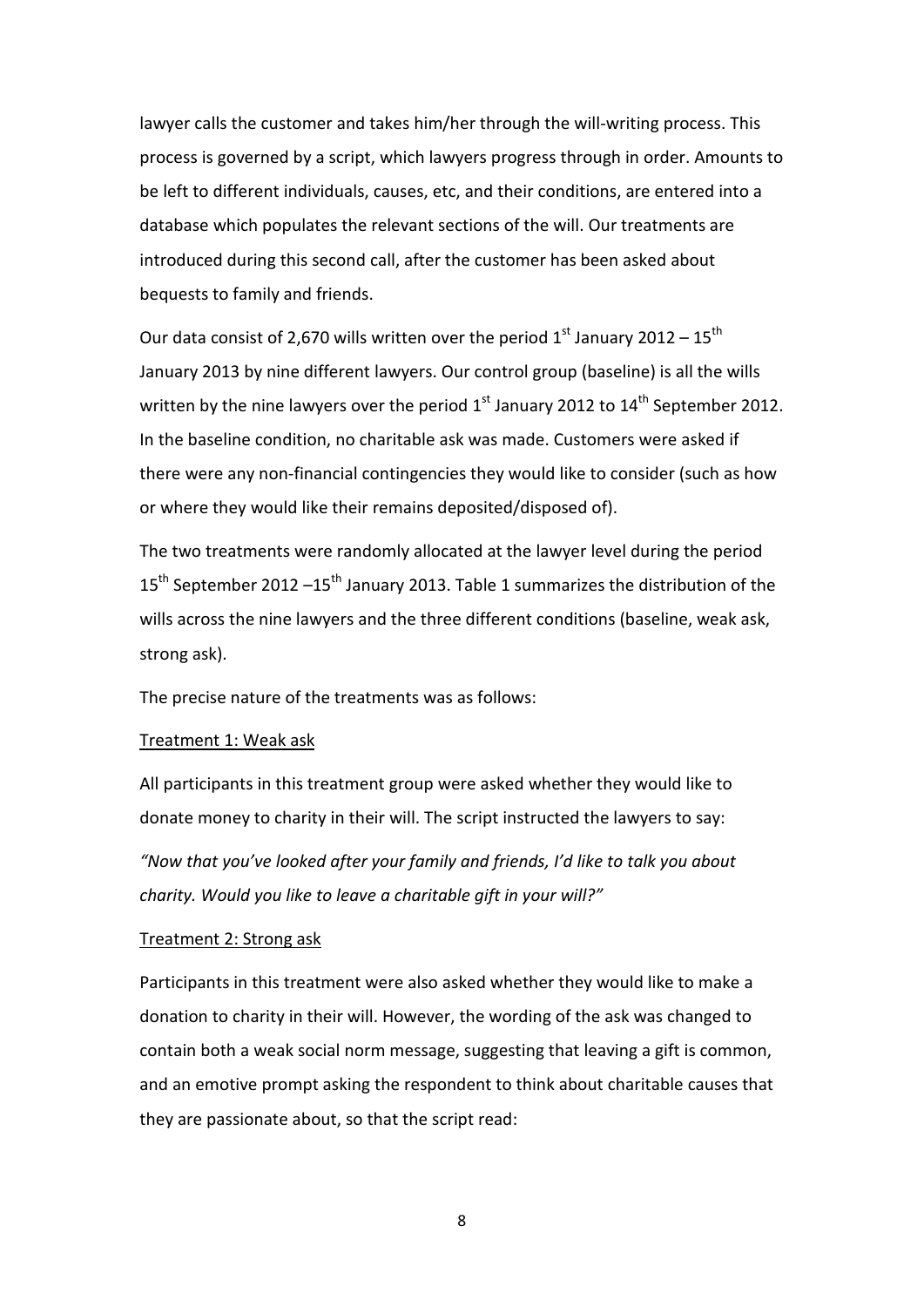*"Now that you've looked after your family and friends, I'd like to talk to you about charity. Many of our customers like to leave a gift to charity in their will. Are there any charitable causes that you're passionate about?"*

In both of the treatment conditions the lawyer was instructed to move to the next section of the script (non-financial contingencies) if customers interrupted to indicate that they did not want to give a gift to charity.

Adherence to the script was monitored by CLS over the course of the trial by means of a 5% sample of calls recorded for quality purposes. In all cases of the weak ask, those who had the opportunity to do so (i.e. all those who were not interrupted), adhered to the control script. In the strong ask treatment, adherence was 100% for the line "are there any charitable causes you're passionate about" section of the script, but in three cases the "many of our customers like to leave a gift to charity in their will" section was omitted. Feedback from lawyers suggest that this was driven by a belief that the word "many" could be misinterpreted by customers as "most".

#### **3.3. Balance tests**

Randomization into the two treatments was done at the lawyer level. We therefore expect our sample to be balanced across all the customers of lawyers allocated to the weak ask and all the customers of lawyers allocated to the strong ask. Panel a. of Table 2 shows this to be the case.

By contrast, the baseline sample is not randomly chosen, but consists of all wills written at an earlier time ( $1<sup>st</sup>$  January 2012 to  $14<sup>th</sup>$  September 2012). Panel b. of Table 2 shows that there are significant differences in the characteristics of customers in the baseline group compared to customers in the two treatment groups. This reflects changes in the composition of customers over time; we control for these characteristics in our analysis. Our estimates of the effects of the weak ask and the strong ask relative to the baseline will not be biased so long as the conditional probability of making a charitable bequest is the same across baseline and treatment groups. Panel b. of Table 2 also shows that there are no significant differences in the characteristics of customers who receive the weak ask treatment compared to the strong ask treatment.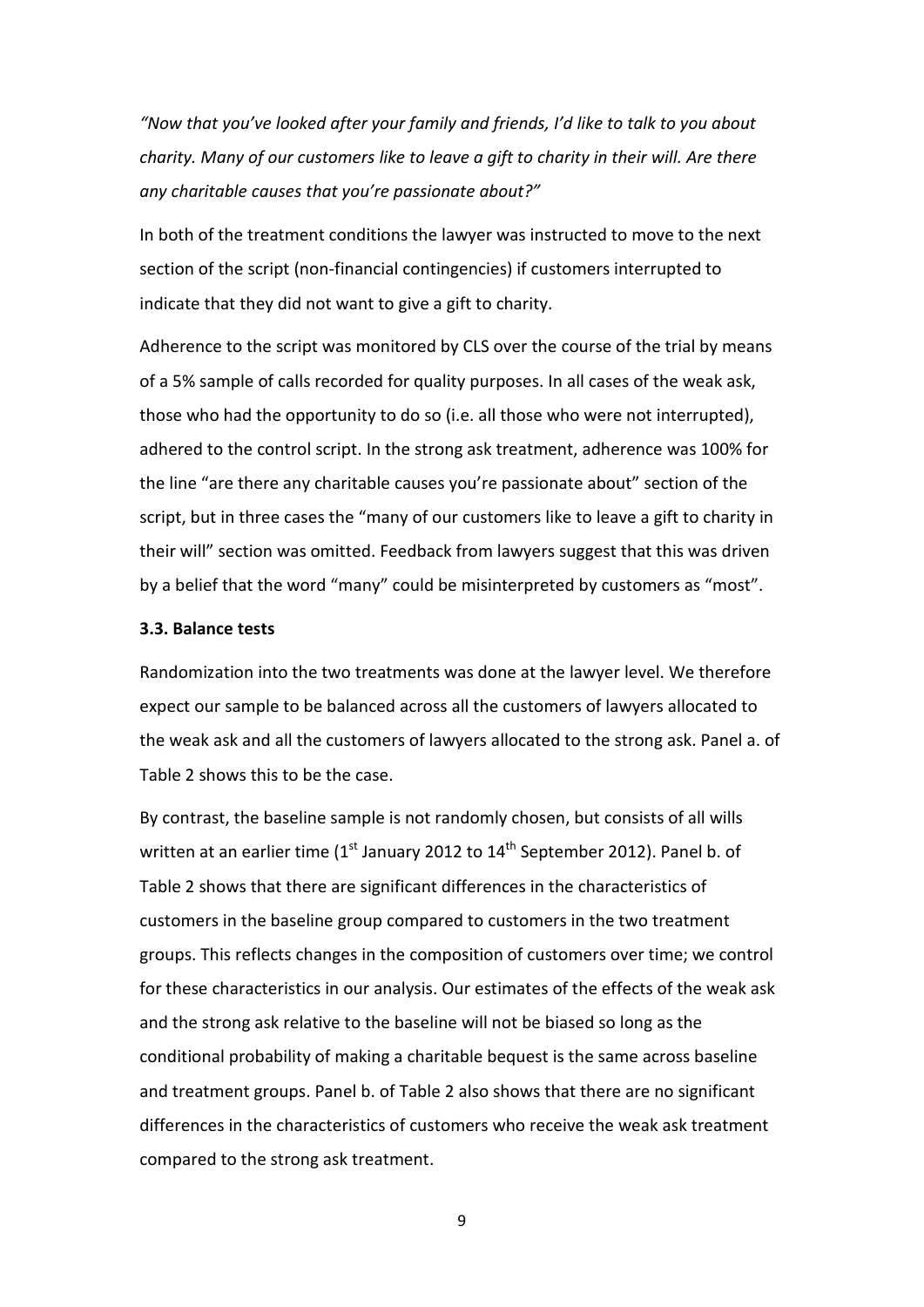#### **4. Results**

#### **4.1 Leaving a bequest**

To explore the effect of the ask treatments on the probability of making a charitable bequest, we estimate the following linear probability model:

$$
D_{ij} = \alpha + \beta_1 T 1_{ij} + \beta_2 T 2_{ij} + \gamma X_i + \varphi_j + u_{ij}
$$
 (2)

where  $D_{ii}$  is a binary indicator for whether individual i allocated to lawyer j makes a charitable bequest, T1 and T2 are the two treatments (weak ask and strong ask) and X is a vector of characteristics including wealth, age, whether or not the individual has children and is married.  $\varphi_i$  is a set of lawyer fixed effects.

Table 3 reports the results for a number of specifications. In column (1) we focus on giving among the baseline sample of people who are not asked whether they want to leave money to charity. The unprompted giving rate is 5.9%. Unlike previous studies, we find no effect of wealth on the probability of leaving a bequest.

The probability of making a charitable bequest is significantly different among the two treatment groups compared to baseline. Looking at the results in column (4) which include a full set of controls, including lawyer fixed effects, the weak ask increases legacy giving by 5.4 percentage points, i.e. nearly doubling the level compared to the baseline period. The effect of the strong ask is greater than this, increasing legacy giving by 11.4 percentage points (i.e. taking it to three times the level in the baseline sample).

Column (5) estimates treatment effects separately for those with and without children. We split the sample since the response to prompts to leave money to charity is likely to depend on people's preferences for other bequests. Our results support this. Already at baseline, the probability of legacy giving is significantly higher among childless people (6.7% compared to 4.5%). As shown in Figure 1, the gap widens in both the treatment groups as the effect of both the weak ask and the strong ask is driven almost entirely by childless people. We find no significant effects of either prompt among people with children. By contrast, both the weak ask and the strong ask have sizeable positive effects on the probability of making a charitable bequest among childless people. The weak ask increases the probability of a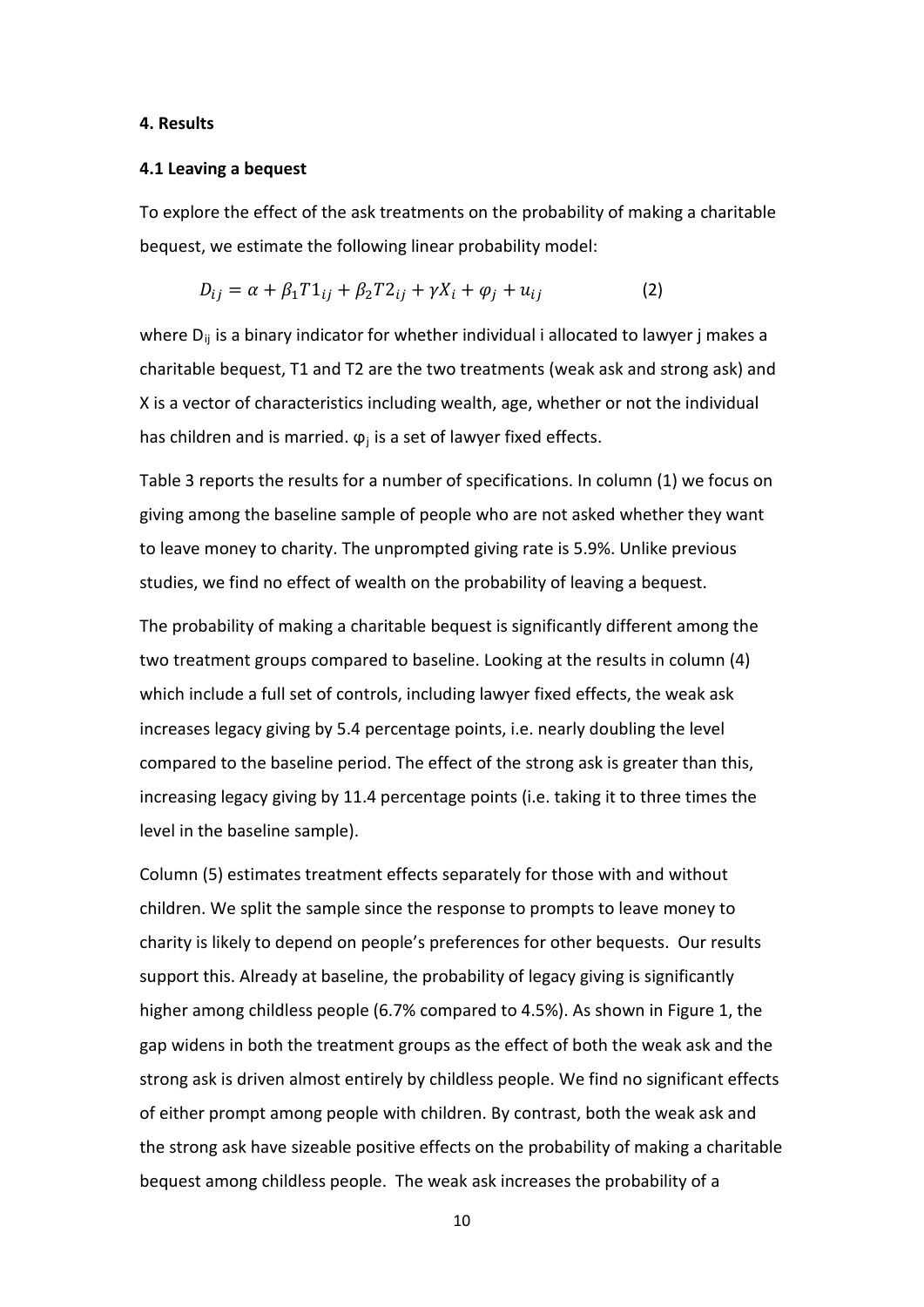bequest by 16 percentage points; the effect of the strong ask is significantly greater at 31 percentage points. This is a huge effect – a more than sixfold increase in the proportion leaving a bequest to charity.

#### **4.2 Comparison with tax-price effect**

How does the effect of prompts to leave a charitable bequest compare with the effect of standard economic incentives, namely estates taxation? In the UK, inheritance tax is payable at 40 per cent on the value of estates over £325,000. We exploit this threshold to obtain an estimate of the tax-price effect using a regression discontinuity (RD) design.

There are a number of factors which may limit our ability to identify a clean tax-price effect with our data. First, among our sample of will-makers, we observe current wealth rather than wealth at death, which is the determinant of actual estate tax liability. $4$  Second, married couples can bequeath wealth tax-free to their spouses and pass on their inheritance tax allowance but we have no information on whether wealth is measured at the individual or household level. Our identification strategy is therefore a "fuzzy" RD design, since not all individuals just below the threshold will be exempt from inheritance tax and not individuals just above the threshold will be liable. In spite of these potential issues which would tend to dampen our estimates, we find a significant tax-price effect on the probability of leaving a charitable bequest.

We follow a standard regression discontinuity design and estimate an equation of the following form:

$$
D_{ij} = \alpha + \beta I(W_i \ge 325,000) + \gamma f(W_i) + \varphi_j + u_{ij}
$$
 (3)

As before,  $D_{ii}$  is a binary indicator if individual i allocated to lawyer j makes a charitable bequest. I is an indicator equal to one if the individual reports wealth above the inheritance tax threshold. In different specifications (not reported here) we allow wealth flexibly to affect the probability of making a bequest but higherorder terms are insignificant within the relatively narrow windows that we look at;

-

<span id="page-12-0"></span> $4$  Note that our ideal data would be expected wealth at death and that estates data may also be problematic since death is unexpected for many people.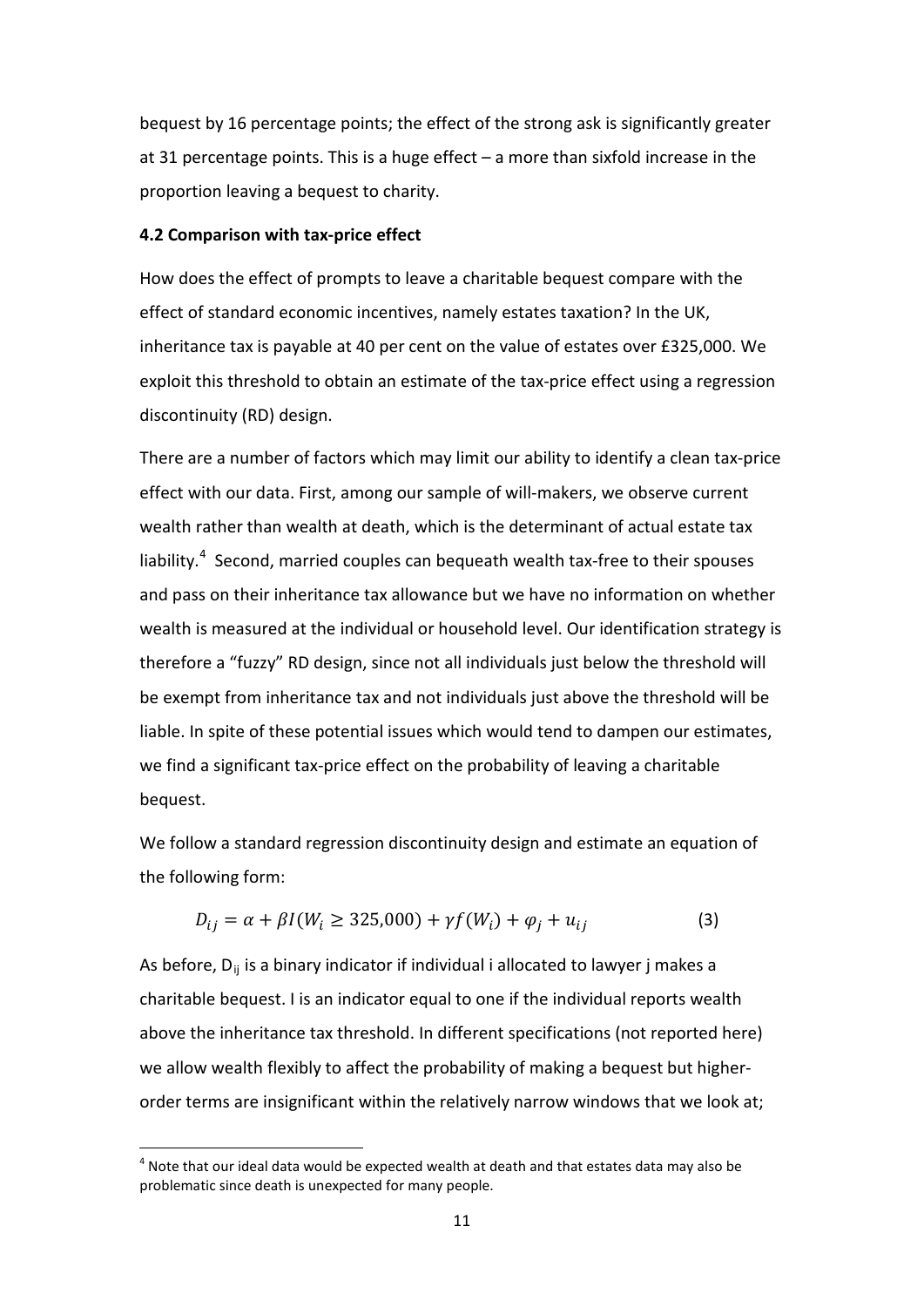here we show results with no controls for wealth and including a linear wealth term. We estimate equation (2) on samples drawn from differing windows around the inheritance tax threshold  $(\pm \text{\pounds}20,000; \pm \text{\pounds}30,000; \pm \text{\pounds}40,000; \pm \text{\pounds}50,000)$ .

The identifying assumption in our regression discontinuity design is that participants with wealth just below/ above the £325,000 threshold are identical apart from the inheritance tax. Panel a of Table 4 reports p-values for tests of equality of key characteristics for those on either side of the threshold, confirming that this is the case. Figure 2, panel a confirms that the distribution is continuous through the threshold, i.e. there is no evidence of any "bunching" in the distribution just below the threshold.

Figure 2, panel b provides preliminary graphic evidence of the effect of estates tax, indicating a discrete change in the probability of making a charitable bequest at the threshold. Regression results, reported in Table 4, confirm this. We find a positive effect of tax eligibility (people above the threshold are more likely to leave money to charity), which is statistically significant in most specifications. The magnitude of the estimated effect varies between 0.080 – 0.198 depending on the exact specification (size of window and whether we control for wealth). This range includes the estimated effect of the strong ask. Given that we focus on the extensive margin, our findings are not directly comparable with the US studies, but they are consistent in finding a strong response to estates taxation.

Given the issues with using current wealth data, it may seem surprising that we estimate a significant estate-tax effect. One explanation is likely to be the salience of the tax threshold in the UK, particularly around the time of the experiment because of proposals to increase the threshold/ abolish the tax altogether. Our results also suggest that individuals put weight on current wealth levels when thinking about their future inheritance tax liabilities; consistent with this we do not find a stronger estate-tax price effect when we focus on older households. As a further robustness check, we report results using a placebo estates tax threshold which is £50,000 lower than the actual one (i.e. £275,000) and £50,000 higher (i.e. £375,000). These results are also reported in Table 4. We find no significant effects associated with either of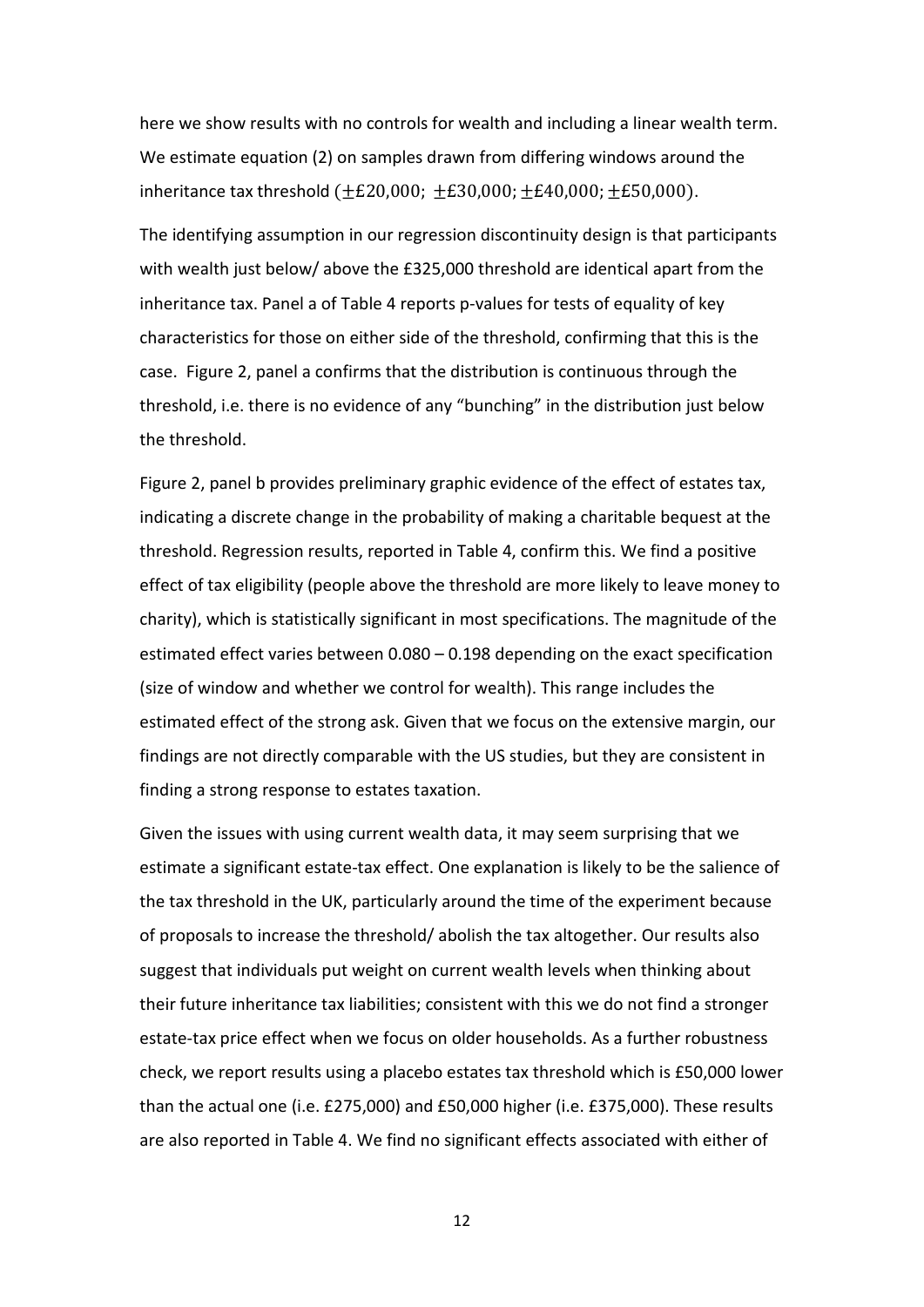these thresholds, strengthening the plausibility of our results using the true threshold.

Finally, we test whether the tax-price effect differs across people with and without children. As with the effect of the weak and strong asks, we find that the tax-price effect is driven mainly by people without children. Although the estimated tax-price effect is positive among people with children, it is not statistically significant. By contrast, we find sizeable and statistically significant effects among people without children with the magnitude of the estimated effect between  $0.216 - 0.404$ , a range that includes the effect of the strong ask. As before, our interpretation is that people with children have relatively stronger preferences for other bequests, making it harder to induce a response among this group.

#### **4.3 Effect on amounts given**

Finally, we consider whether the treatments had an effect on how much people donated. Information on the size of bequests is unfortunately not available from the baseline period; we therefore focus on the effect of the strong ask relative to the weak ask.

The effect on bequest size is likely to vary by whether or not people were already planning to leave money to charity. Those already intending to make a charitable bequest are likely to give more; this follows directly from our simple framework in section 2. However, the marginal donors who are induced to make a bequest may leave smaller amounts. We cannot directly observe people's prior intentions, but we can exploit the fact that there is no response on the extensive margin among people without children (implying the average amount is likely to increase) and an increase in the probability of giving among people without children (implying a potentially ambiguous effect on the average amount). Below we present evidence consistent with this – an increase in amounts given among people with children and no effect on amounts given by people without children.

Looking at amounts donated is complicated by the fact that there are two types of gift – a pecuniary gift (i.e. a specific amount of money left to charity) and a residuary gift (i.e. a percentage share of the total estate or of the residual estate once all other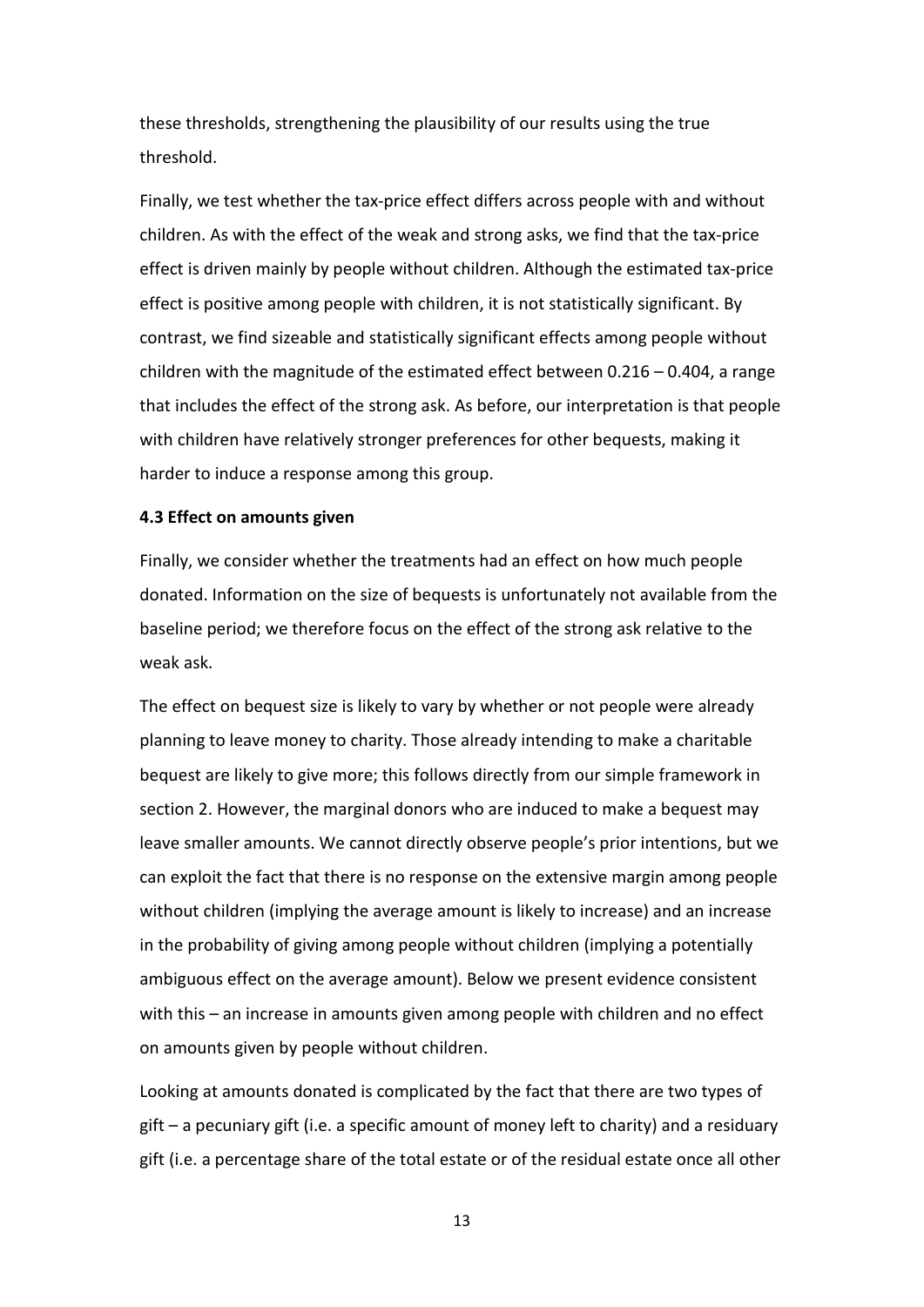bequests have been taken care of). In our sample, 252 people report that they will give to charity in the two treatments. 73 make a specific donation and 121 a residuary gift, of which 116 include a percentage of the residuary estate. Information on amounts is missing in 67 cases. For residuary gifts we estimate the amounts as the specified percentage of the person's current wealth (where the bequest is a share of the total estate) and the specified percentage of half the current wealth value (where the bequest is a share of the residuary estate). We test the sensitivity of our results to this assumption. The value of specific gifts (mean = £26,053, median = £2,000) is less than the value of residuary gifts (mean = £112,369, median = £37,250). This is in line with previous studies (Atkinson et al, 2009).

Figure 1 (b) illustrates effect of the strong ask on amounts given. In the weak ask, people with children give (significantly) less than those without; the gap narrows and becomes insignificant in the strong ask treatment because the amount given by people with children increases significantly. This is confirmed in regression analysis (results shown in Table 5). We show that the findings are not driven by our assumptions about residuary gifts. The findings are robust to reducing the percentage of the residuary estate going to charity to 25%; they also hold when we look just at specific gifts where donors report a monetary amount and also when we look directly at the proportion of the (residuary) estate being left to charity.

Although there is no increase in the proportion of people with children leaving money to charity, the results on the amount given show that the strong ask has a positive effect on the amount they donate. Among those without children, any increase in the amount donated is offset by the effect of the marginal donors who are induced to give by the prompt treatments and who tend to give less. These two appear to balance out and there is no overall significant effect on amounts given for this group.

#### **5. Discussion**

This is the first field experiment to explore the effect of non-pecuniary fundraising mechanisms on charitable bequests. It sheds light on the determinants of an important component of overall donations; it also provides an opportunity to test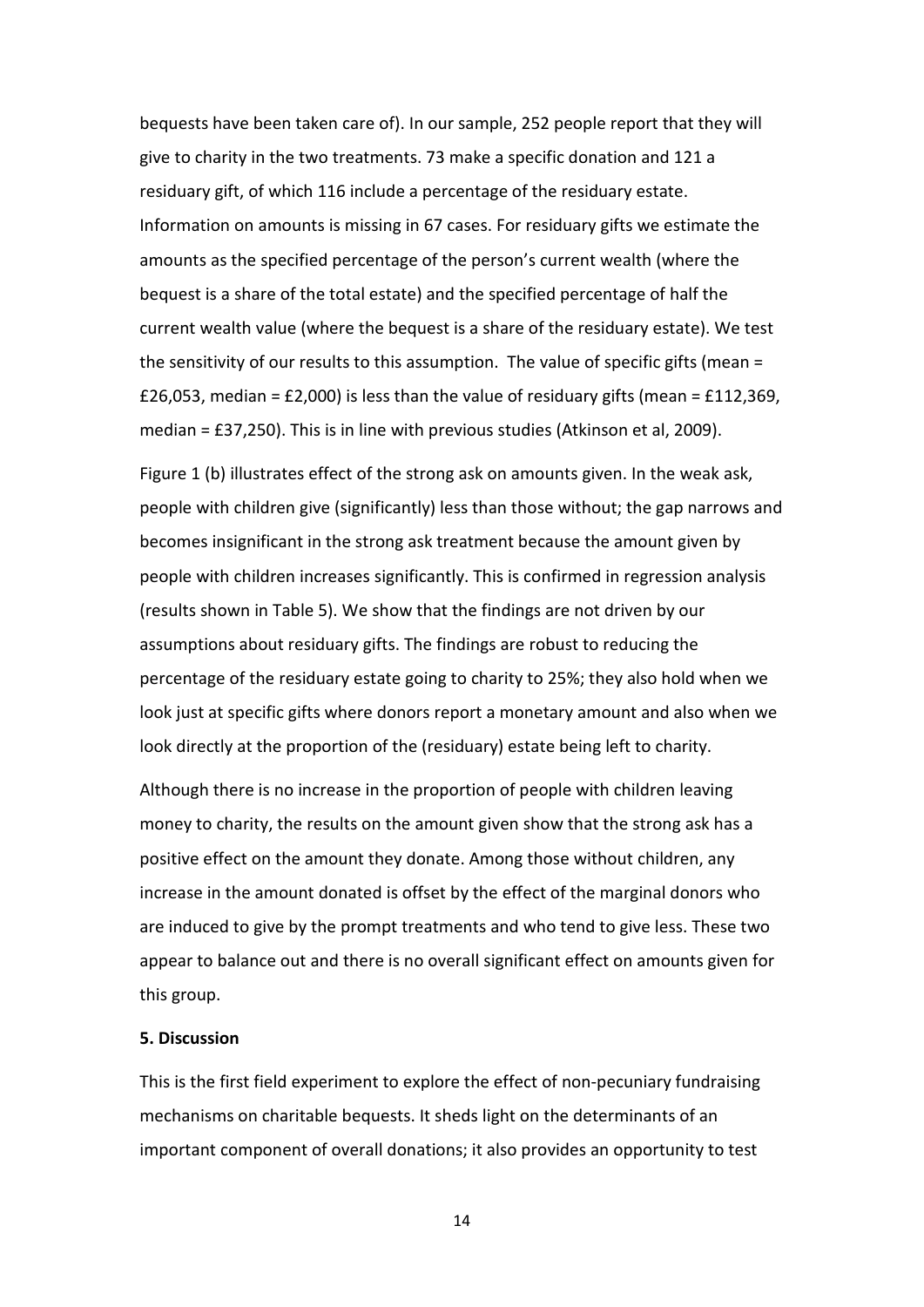such fundraising mechanisms in a context where people are donating sizeable amounts to charity.

We find that just a simple prompt during the will-making process has a sizeable effect on the probability of making a charitable bequest. We attribute the effect to salience since the fact that a lawyer makes the ask means it is free from the emotive factors that would be associated with a solicitation from a fundraiser. Adding social/ emotional factors strengthens the effect of the prompt in line with the findings of previous studies on fundraising.

A striking feature of our findings is that this kind of simple behavioural "nudge" can boost legacy giving to a similar degree as the UK estates tax, at a much lower cost. However, both non-pecuniary factors and the standard economic incentive appear to be much less effective at increasing the proportion of people with children who make a charitable bequest. This is perhaps not surprising since the opportunity cost of leaving money to charity is much lower for this group. Those with children who are not leaving money to charity have strong preferences for leaving money to their heirs, making them much less responsive to inducements to make a charitable bequest.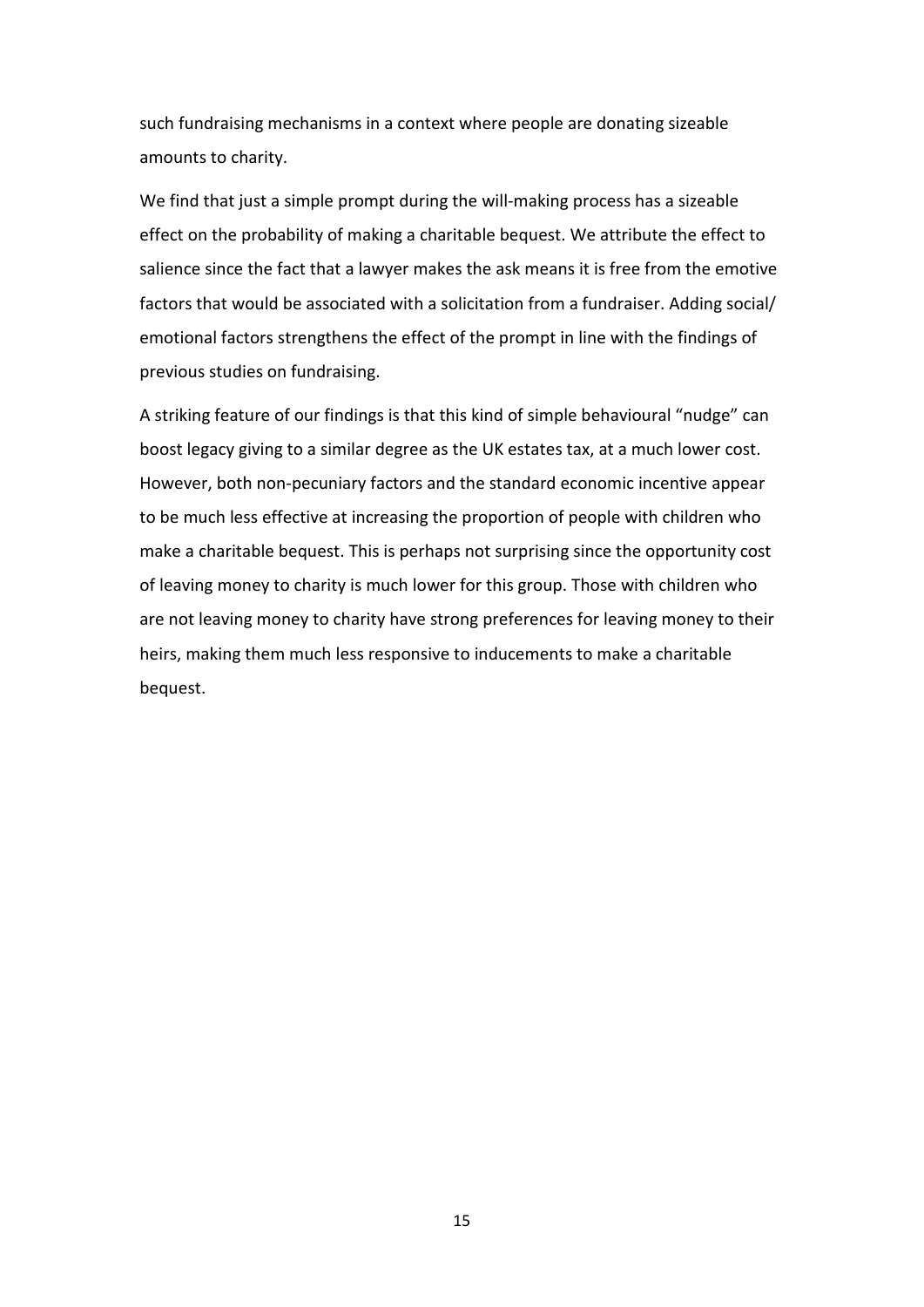### **References**

- Alpizar, F., Carlsson, F. and Johansson-Stenman, O. (2008) "Anonymity, reciprocity, and conformity: Evidence from voluntary contributions to a national park in Costa Rica" *Journal of Public Economics,* 92 (5**–**6) pp 1047–1060
- Andreoni, J. (1990) "Impure altruism and donations to public goods: a theory of warm-glow giving" E*conomic Journal* 464-477.
- Andreoni, J. and Payne, A. (2014) *Charitable Giving* in Alan Auerbach, Raj Chetty, Martin Feldstein and Emmanuel Saez (eds) Handbook of Public Economics, Elsevier: North Holland
- Andreoni, J. and Rao, J. (2011) "The power of asking: How communication affects selfishness, empathy, and altruism." *Journal of Public Economics* 95 (7) pp. 513-520
- Andreoni, J., Rao, J. and Trachtman, H. (2011) *Avoiding the ask: a field experiment on altruism, empathy, and charitable giving*. National Bureau of Economic Research working paper 17648.
- Atkinson, A., Backus, P. and Mickleright, J. (2009). *Charitable Bequests And Wealth At Death In Great Britain*, University of Southampton Working Paper A09/03
- Auten, G. and Joulfaian, D. (1996). "Charitable contributions and intergenerational transfers." *Journal of Public Economics* 59 (1) pp 55-68
- Bakija, J., Gale, W. and Slemrod, H. (2003), "Charitable bequests and taxes on inheritances and estates: Aggregate evidence from across states and time", *American Economic Review, Papers and Proceedings*, vol 93: 366-370
- DellaVigna, S., List, J. and Malmendier, U. (2012) "Testing for altruism and social pressure in charitable giving." *The Quarterly Journal of Economics* 127(1) pp1- 56
- Ferraro, P. and Price, M. (2013) "Using non-pecuniary strategies to influence behaviour: Evidence from a large-scale field experiment" Review of Economics and Statistics, 95 (1), 65–73
- Frey, B. S. and Meier, S. (2004). "Social Comparisons and Pro-social Behavior: Testing "Conditional Cooperation" in a Field Experiment" *The American Economic Review* 94 (5), 1717-1722
- Grant, A. M., Campbell, E. M., Chen, G., Cottone, K., Lapedis, D., & Lee, K. (2007). Impact and the art of motivation maintenance: The effects of contact with beneficiaries on persistence behavior. *Organizational Behavior and Human Decision Processes*, *103*(1), 53-67.
- Joulfaian, D (2000) 'Estate taxes and charitable bequests by the wealthy', *National Tax Journal*, vol 53: 743-763.
- Legal Services Consumer Panel (2011). "Regulating Will Writing" online [file:///C:/Users/msanders/Dropbox/legacies/ConsumerPanel\_WillwritingRep ort Final.pdf] accessed on 03/03/2014
- Lerner, Small, D and Loewenstein, G (2004). "Heart strings and purse strings carryover effects of emotions on economic decisions." *Psychological Science* 15, no. 5 pp337-341.
- Levitt, S. and List, J. (2007) "What do laboratory preferences about social preferences reveal about the real world?", Journal of Economic Perspectives, 21, 153–174.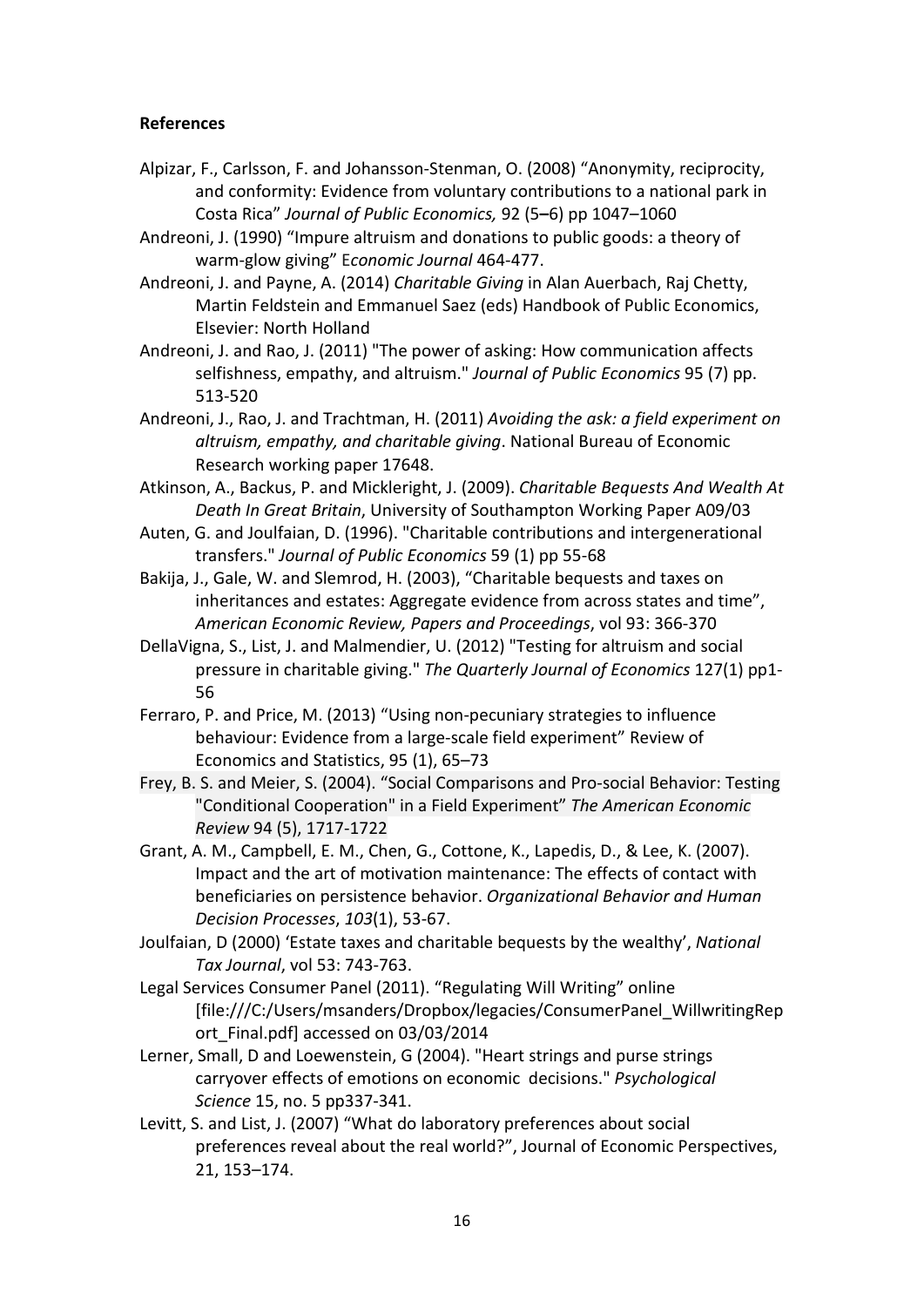Karlan, D. and McConnell, M. (2014) "Hey look at me! The effects of giving circles", *Journal of Economic Behaviour and Organisation* (forthcoming)

- Kopczuk, W. (2007) "Bequest and tax planning: Evidence from estate tax returns." *The Quarterly Journal of Economics* 122, no. 4 (2007): 1801-1854.
- Meer, J. "Brother, can you spare a dime? Peer pressure in charitable solicitation." *Journal of Public Economics* 95, no. 7 (2011): 926-941.
- Meer, J. and Rosen, H. S. (2011). The ABCs of charitable solicitation. *Journal of Public Economics*, *95*(5), 363-371.
- Scharf, K. and Smith, S. (2014) *Relational Warm Glow and Giving in Social Groups*, CMPO Working Paper
- Shang, J. and Croson, R. (2009) "A field experiment in charitable contribution: The impact of social information on the voluntary provision of public goods" *Economic Journal*, *119* (540), 1422-1439.
- Small, D. and Loewenstein, G. (2003). "Helping a victim or helping the victim: Altruism and identifiability." *Journal of Risk and Uncertainty* 26, no.1 pp5-16.
- Smith, S., Windmeijer, F. and Wright, E. (2014). "Peer effects in charitable giving: Evidence from the (running) field", *Economic Journal* (forthcoming)
- Soetevent, A (2005). "Anonymity in Giving in a Natural Context a Field Experiment in 30 Churches" Journal of Public Economics Vol.89(11-12) pp.2301-232
- Watson H (1984) 'A note on the effects of taxation on charitable giving over the life cycle and beyond', *Quarterly Journal of Economics*, 99: 639-47.
- Wilhelm, M. (1996) Bequest Behavior and the Effect of Heirs' Earnings: Testing the Altruistic Model of Bequests, American Economic Review
- Yörük, B. K. (2009). "How responsive are charitable donors to requests to give?".*Journal of Public Economics*, *93*(9), 1111-1117.
- Zak, P., Stanton A, and Ahmadi, S. "Oxytocin increases generosity in humans." *PLoS One* 2, no. 11 (2007): e1128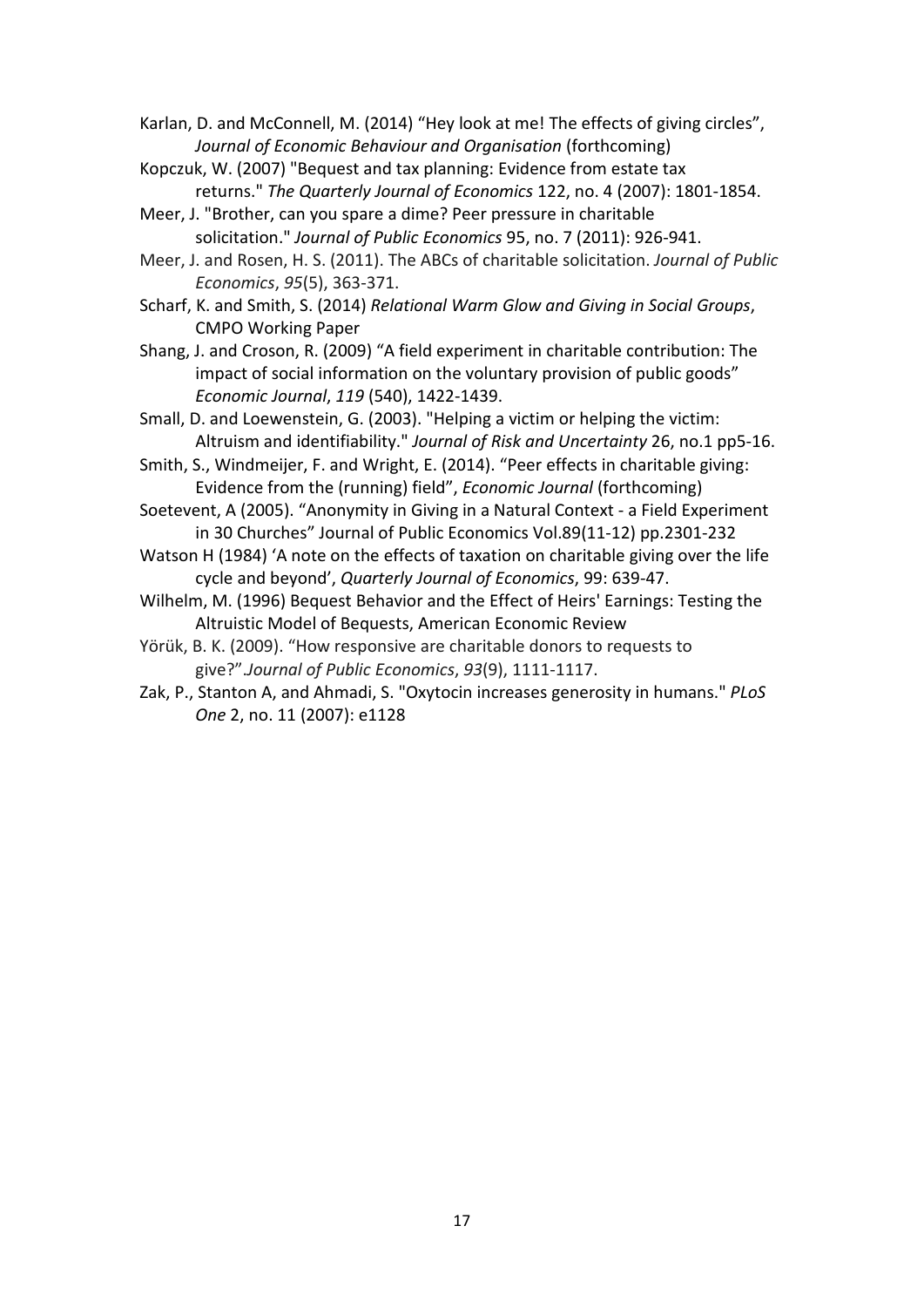#### **Table 1: Sample characteristics and balance tests**

|                                | Mean     | 10%     | 50%                                                      | 90%      |
|--------------------------------|----------|---------|----------------------------------------------------------|----------|
| Age                            | 57.9     | 37      | 59                                                       | 77       |
| Married                        | .551     |         |                                                          |          |
| Kids                           | .724     |         |                                                          |          |
| Assets                         | £430,182 | £42,500 | £234,500                                                 | £563,000 |
| Charitable bequest (0/1)       | .056     |         |                                                          |          |
| Size of bequest (specific)     | £7,216   | £150    | £1,250                                                   | £15,000  |
| Size of bequest (all)          | £53,048  | £2,000  | £12,000                                                  | £132,500 |
| Notes to table. Numahan af aba |          |         | 2.570 Allehausetaristise refer to full complete property |          |

#### **1a. Sample characteristics**

Notes to table: Number of obs = 2,670. All characteristics refer to full sample except charitable bequest (baseline only) and size of bequest (not recorded at baseline)

| 1b. Balance tests (p-values)                                            |                |       |         |      |        |  |  |  |  |  |
|-------------------------------------------------------------------------|----------------|-------|---------|------|--------|--|--|--|--|--|
|                                                                         | <b>Bequest</b> |       |         |      |        |  |  |  |  |  |
|                                                                         | (0/1)          | Age   | Married | Kids | Assets |  |  |  |  |  |
| Comparison of characteristics across lawyers allocated to T1, T2<br>а.  |                |       |         |      |        |  |  |  |  |  |
| Test: $T1 = T2$                                                         | 0.253          | 0.191 | .977    | .976 | .757   |  |  |  |  |  |
| Comparison of characteristics across customers (baseline, T1, T2)<br>а. |                |       |         |      |        |  |  |  |  |  |
| Test: Baseline = T1,T2                                                  |                | .000  | .002    | .000 | .279   |  |  |  |  |  |
| Test: $T1 = T2$                                                         |                | .226  | .104    | .182 | .147   |  |  |  |  |  |
|                                                                         |                |       |         |      |        |  |  |  |  |  |

Notes to table: C*omparison across lawyers* compares means across the lawyers assigned to the two treatments, for all their customers in both baseline and treatment periods. *Comparisons across conditions* compares means across customers depending on their actual treatment – baseline period, weak ask and strong ask.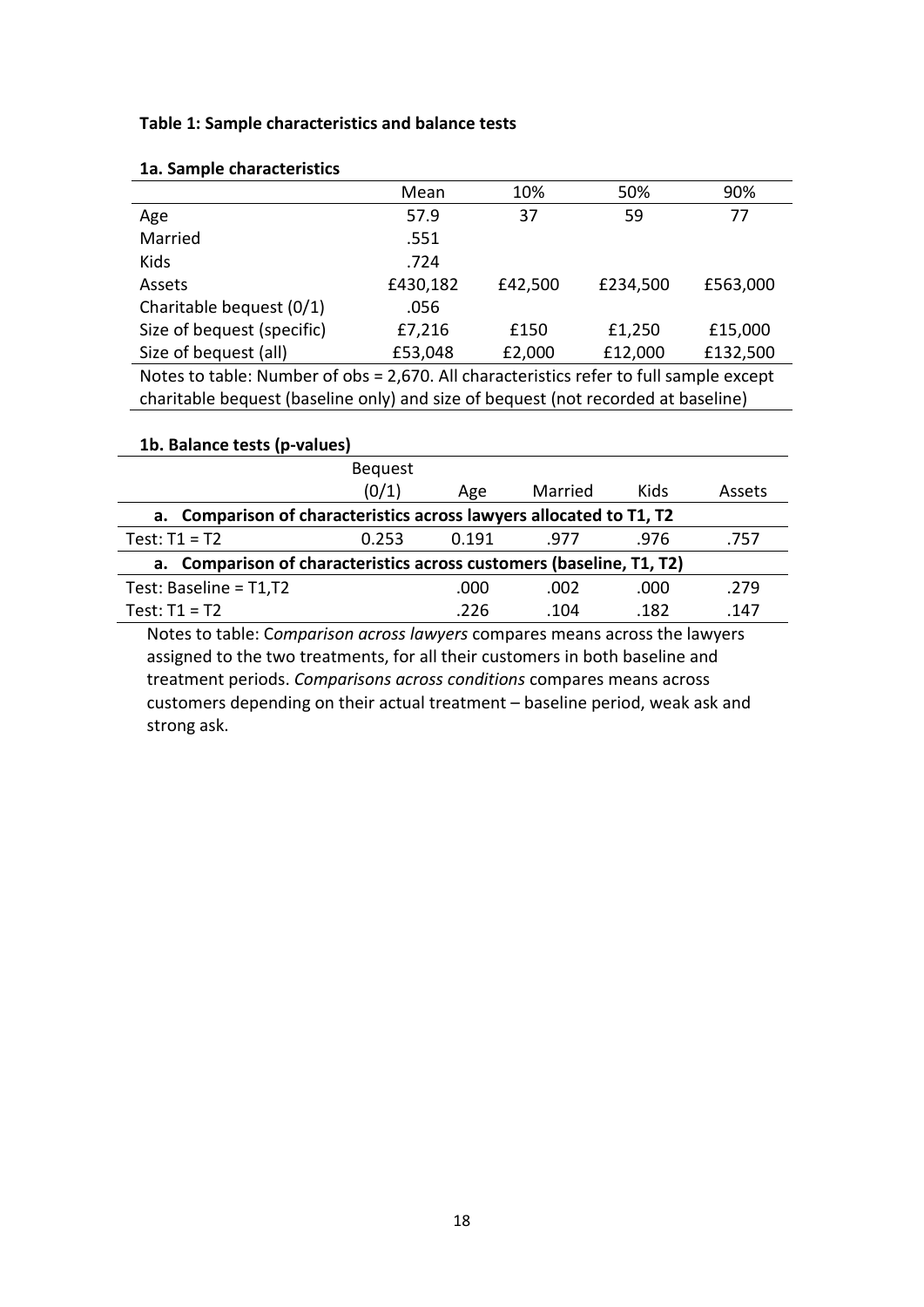**Table 1: Distribution of observations**

|                     |      | Share of observations, by condition |          |            |  |  |  |  |
|---------------------|------|-------------------------------------|----------|------------|--|--|--|--|
| Lawyer/treatment    | N    | <b>Baseline</b>                     | Weak ask | Strong ask |  |  |  |  |
| 1. Strong           | 639  | .527                                | .000     | .473       |  |  |  |  |
| 2. Weak             | 416  | .151                                | .849     | .000       |  |  |  |  |
| Strong<br>3.        | 279  | .082                                | .000     | .918       |  |  |  |  |
| 4. Weak             | 1156 | .711                                | .289     | .000       |  |  |  |  |
| 5. Weak             | 6    | .833                                | .167     | .000       |  |  |  |  |
| Weak<br>6.          | 234  | .051                                | .949     | .000       |  |  |  |  |
| <b>Strong</b><br>7. | 329  | .827                                | .000     | .173       |  |  |  |  |
| 8. Weak             | 279  | .100                                | .900     | .000       |  |  |  |  |
| Strong<br>9.        | 332  | .153                                | .000     | .846       |  |  |  |  |
|                     | 2670 | 902                                 | 872      | 896        |  |  |  |  |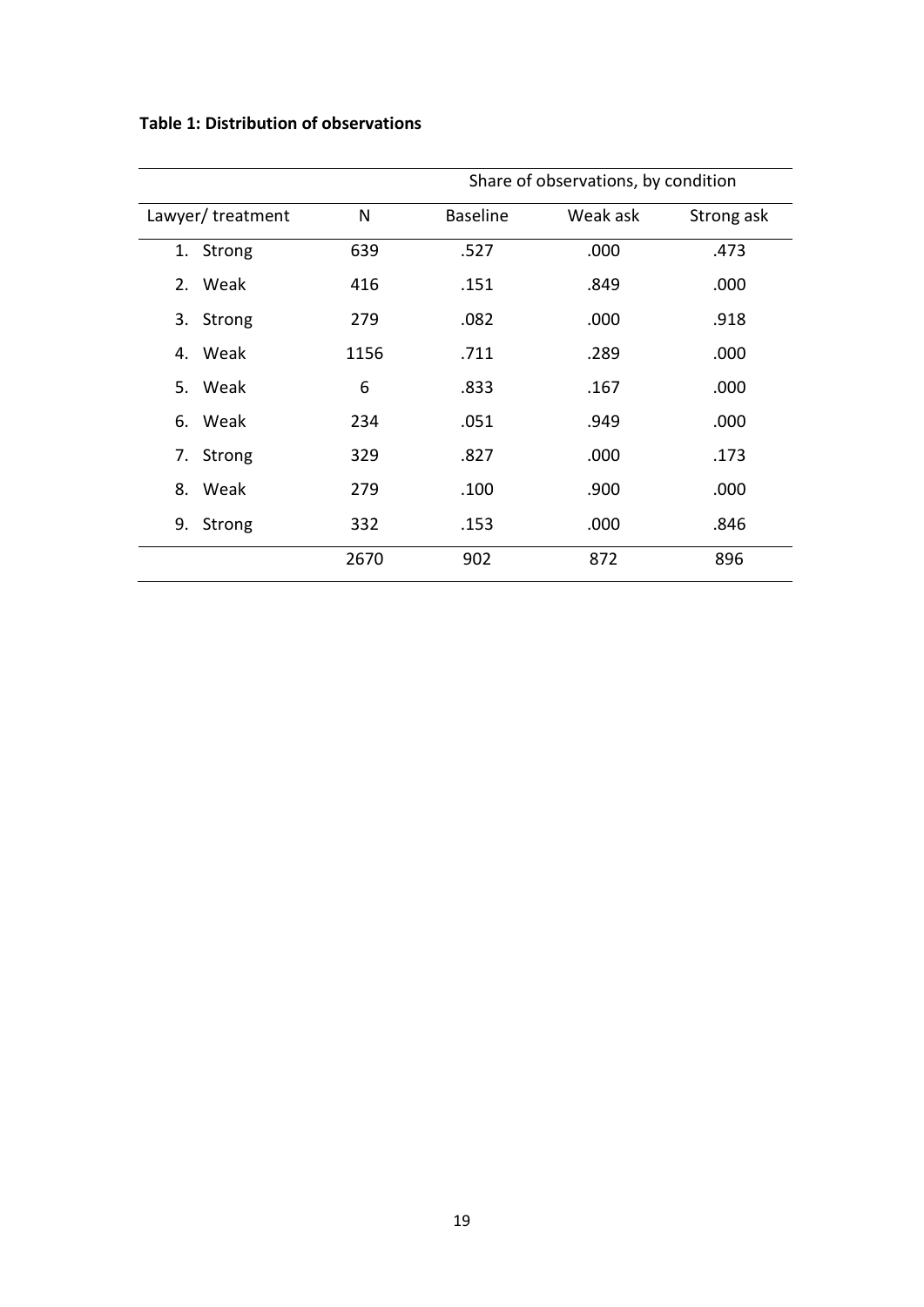## **Table 3: Treatment effects – probability of making a bequest**

|                   | (1)       | (2)       | (3)       | (4)        | (5)        |
|-------------------|-----------|-----------|-----------|------------|------------|
| Weak ask (T1)     |           | $0.062**$ | 0.032     | $0.054*$   |            |
|                   |           | (0.010)   | (0.021)   | (0.032)    |            |
| Strong ask (T2)   |           | $0.109**$ | $0.091**$ | $0.112**$  |            |
|                   |           | (0.019)   | (0.018)   | (0.025)    |            |
| T1_nokids         |           |           |           |            | $0.161**$  |
|                   |           |           |           |            | (0.036)    |
| T1_kids           |           |           |           |            | 0.004      |
|                   |           |           |           |            | (0.029)    |
| T2_nokids         |           |           |           |            | $0.308**$  |
|                   |           |           |           |            | (0.024)    |
| T2_kids           |           |           |           |            | 0.031      |
|                   |           |           |           |            | (0.025)    |
| Ln assets         | $-0.007$  |           |           | 0.005      | 0.005      |
|                   | (0.011)   |           |           | (0.004)    | (0.004)    |
| Miss_assets (0/1) | $-0.085$  |           |           | 0.002      | 0.013      |
|                   | (0.118)   |           |           | (0.049)    | (0.049)    |
| Married (0/1)     | $-0.017$  |           |           | $-0.046**$ | $-0.046**$ |
|                   | (0.011)   |           |           | (0.010)    | (0.011)    |
| Kids (0/1)        | $-0.021*$ |           |           | $-0.160**$ | $-0.024$   |
|                   | (0.010)   |           |           | (0.019)    | (0.013)    |
| Age               | $-0.005$  |           |           | $0.029**$  | $0.029**$  |
|                   | (0.020)   |           |           | (0.012)    | (0.012)    |
| Age <sup>2</sup>  | $-0.000$  |           |           | $-0.005**$ | $-0.005*$  |
|                   | (0.005)   |           |           | (0.002)    | (0.003)    |
| Lawyer effects    |           |           | Υ         | Υ          | Υ          |
| p-values          |           |           |           |            |            |
| $T1 = T2$         |           | .059      | .062      | .191       |            |
| $T1_K = T1_N$ K   |           |           |           |            | .015       |
| $T1$ NK = T2 NK   |           |           |           |            | .000       |
| $T1_K = T2_K$     |           |           |           |            | .498       |
| T2 NK = T2 K      |           |           |           |            | .000       |
| ${\sf N}$         | 902       | 2670      | 2670      | 2670       | 2670       |

Dependent variable = Charitable bequest (0/1)

Notes to table: Column (1) reports results only for the baseline period. Columns (2) – (5) report results for the full sample. Standard errors, clustered at the lawyer level, are reported in brackets. \*p<0.10 \*\*p<0.05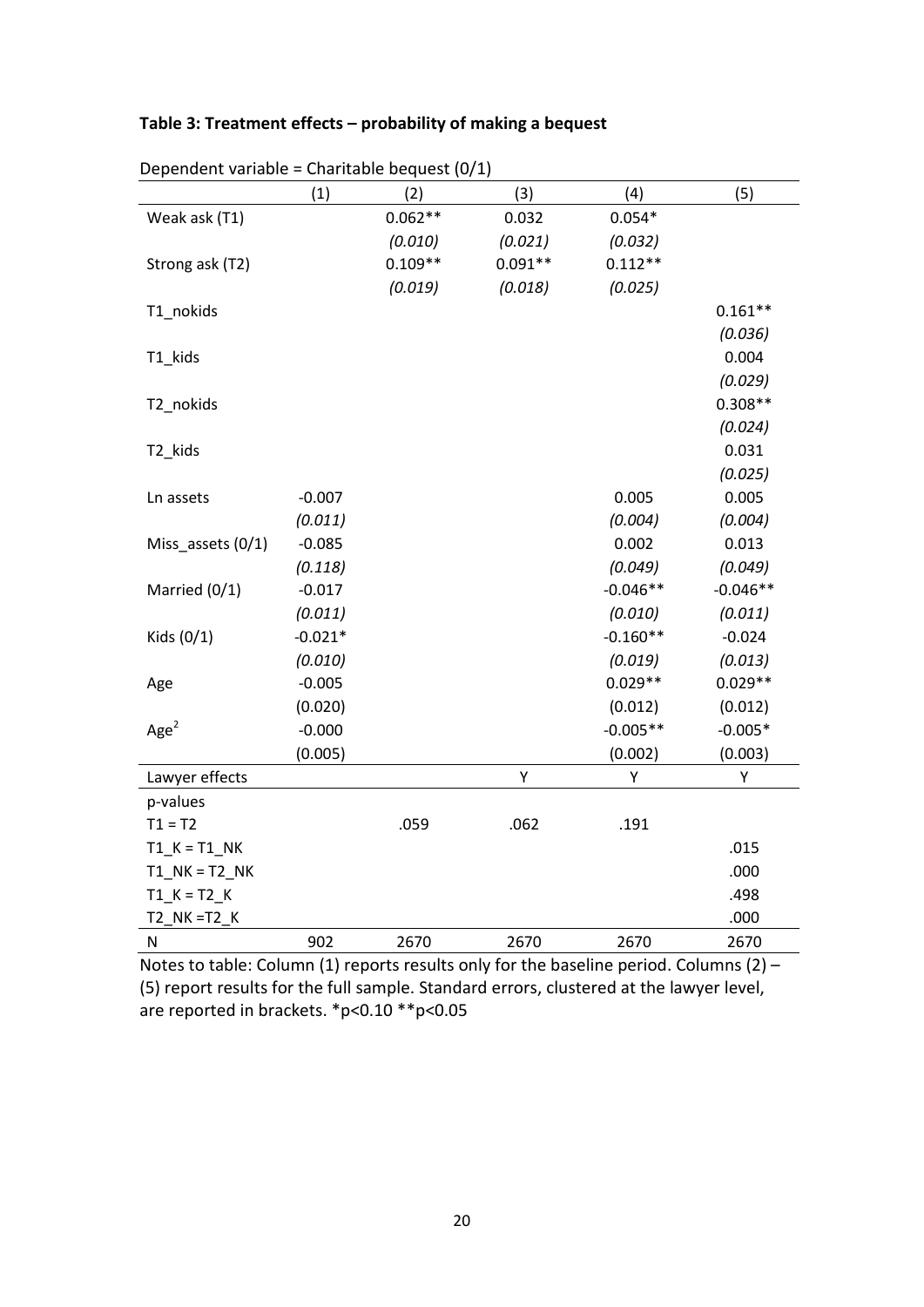|  | Table 4: Tax-price effects – probability of making a bequest (RDD results) |  |
|--|----------------------------------------------------------------------------|--|
|--|----------------------------------------------------------------------------|--|

| а. | <b>Balancing tests</b> |  |
|----|------------------------|--|
|----|------------------------|--|

|                   | Window around threshold |             |             |             |  |  |  |
|-------------------|-------------------------|-------------|-------------|-------------|--|--|--|
|                   | ± E20,000               | $±$ £30,000 | $±$ £40,000 | $±$ £50,000 |  |  |  |
| Mean Give $(0/1)$ |                         |             |             |             |  |  |  |
| Below             | .068                    | .083        | .080        | .103        |  |  |  |
| Above             | .196                    | .180        | .165        | .171        |  |  |  |
| p-values          |                         |             |             |             |  |  |  |
| Give $(0/1)$      | .068                    | .062        | .055        | .108        |  |  |  |
| Age               | .502                    | .295        | .282        | .264        |  |  |  |
| Children          | .196                    | .648        | .230        | .182        |  |  |  |
| Married           | .503                    | .673        | .858        | .987        |  |  |  |

# **b. Fixed effects regression results: Give (0/1)**

|            | B1. True threshold (£325,000) |         |          |          |             |          |             |           |             |  |
|------------|-------------------------------|---------|----------|----------|-------------|----------|-------------|-----------|-------------|--|
|            | ± E20,000                     |         |          |          | $±$ £30,000 |          | $±$ £40,000 |           | $±$ £50,000 |  |
| IHT        | $0.145*$                      | 0.186   | $0.097*$ | $0.233*$ | $0.080*$    | $0.227*$ | 0.062       | $0.198**$ |             |  |
|            | (0.063)                       | (0.223) | (0.056)  | (0.129)  | (0.037)     | (0.108)  | (0.040)     | (0.084)   |             |  |
| Assets/10k | $-0.021$                      |         |          | $-0.043$ |             | $-0.038$ |             | $-0.029$  |             |  |
|            |                               | (0.089) |          | (0.038)  |             | (0.022)  |             | (0.016)   |             |  |
| N          | 100                           |         | 173      |          | 220         |          |             | 267       |             |  |

| B2. Placebo 1: Threshold = £375,000 |  |  |
|-------------------------------------|--|--|
|-------------------------------------|--|--|

|            |         | ± E20,000 | $±$ £30,000 |          | $±$ £40,000 |          | $±$ £50,000 |          |
|------------|---------|-----------|-------------|----------|-------------|----------|-------------|----------|
| <b>IHT</b> | 0.042   | 0.043     | 0.024       | 0.057    | $-0.024$    | 0.091    | $-0.024$    | 0.045    |
|            | (0.061) | (0.120)   | (0.041)     | (0.101)  | (0.040)     | (0.083)  | (0.040)     | (0.062)  |
| Assets/10k |         | $-0.000$  |             | $-0.011$ |             | $-0.029$ |             | $-0.014$ |
|            |         | (0.035)   |             | (0.026)  |             | (0.018)  |             | (0.009)  |
| N          | 130     |           | 238         |          | 321         |          |             | 398      |

#### B3.Placebo 2: Threshold = £275,000

|            |          | ± E20,000 | $±$ £30,000 |          |         | $±$ £40.000 |         | $±$ £50,000 |
|------------|----------|-----------|-------------|----------|---------|-------------|---------|-------------|
| IHT        | $-0.026$ | $-0.185$  | 0.006       | $-0.149$ | 0.008   | $-0.089$    | 0.005   | $-0.050$    |
|            | (0.073)  | (0.175)   | (0.045)     | (0.141)  | (0.054) | (0.101)     | (0.038) | (0.077)     |
| Assets/10k |          | 0.092     |             | 0.045    |         | 0.024       |         | 0.011       |
|            |          | (0.076)   |             | (0.046)  |         | (0.031)     |         | (0.016)     |
| N          | 59       |           | 134         |          | 167     |             | 210     |             |

#### B4. True threshold (£325,000)

|            |           | ± E20,000 | ± E30,000 |           | $±$ £40,000 |           | $±$ £50,000 |           |
|------------|-----------|-----------|-----------|-----------|-------------|-----------|-------------|-----------|
| IHT nokids | $0.344**$ | 0.347     | $0.287**$ | $0.404**$ | $0.277**$   | $0.413**$ | $0.216**$   | $0.346**$ |
|            | (0.090)   | (0.220)   | (0.065)   | (0.140)   | (0.044)     | (0.118)   | (0.046)     | (0.086)   |
| IHT kids   | 0.071     | 0.073     | 0.024     | 0.146     | 0.003       | 0.143     | 0.001       | 0.134     |
|            | (0.067)   | (0.242)   | (0.059)   | (0.126)   | (0.039)     | (0.110)   | (0.045)     | (0.086)   |
| Assets/10k |           | $-0.001$  |           | $-0.038$  |             | $-0.035$  |             | $-0.028$  |
|            |           | (0.094)   |           | (0.038)   |             | (0.022)   |             | (0.016)   |
| p-value    |           |           |           |           |             |           |             |           |
| INK=IK     | .027      | .033      | .000      | .000      | .000        | .000      | .000        | .000      |
| N          |           | 100       |           | 173       | 220         |           | 267         |           |

Notes to table: All regressions include lawyer fixed effects. Standard errors, clustered at the lawyer level, are reported in brackets. \*p<0.10 \*\*p<0.05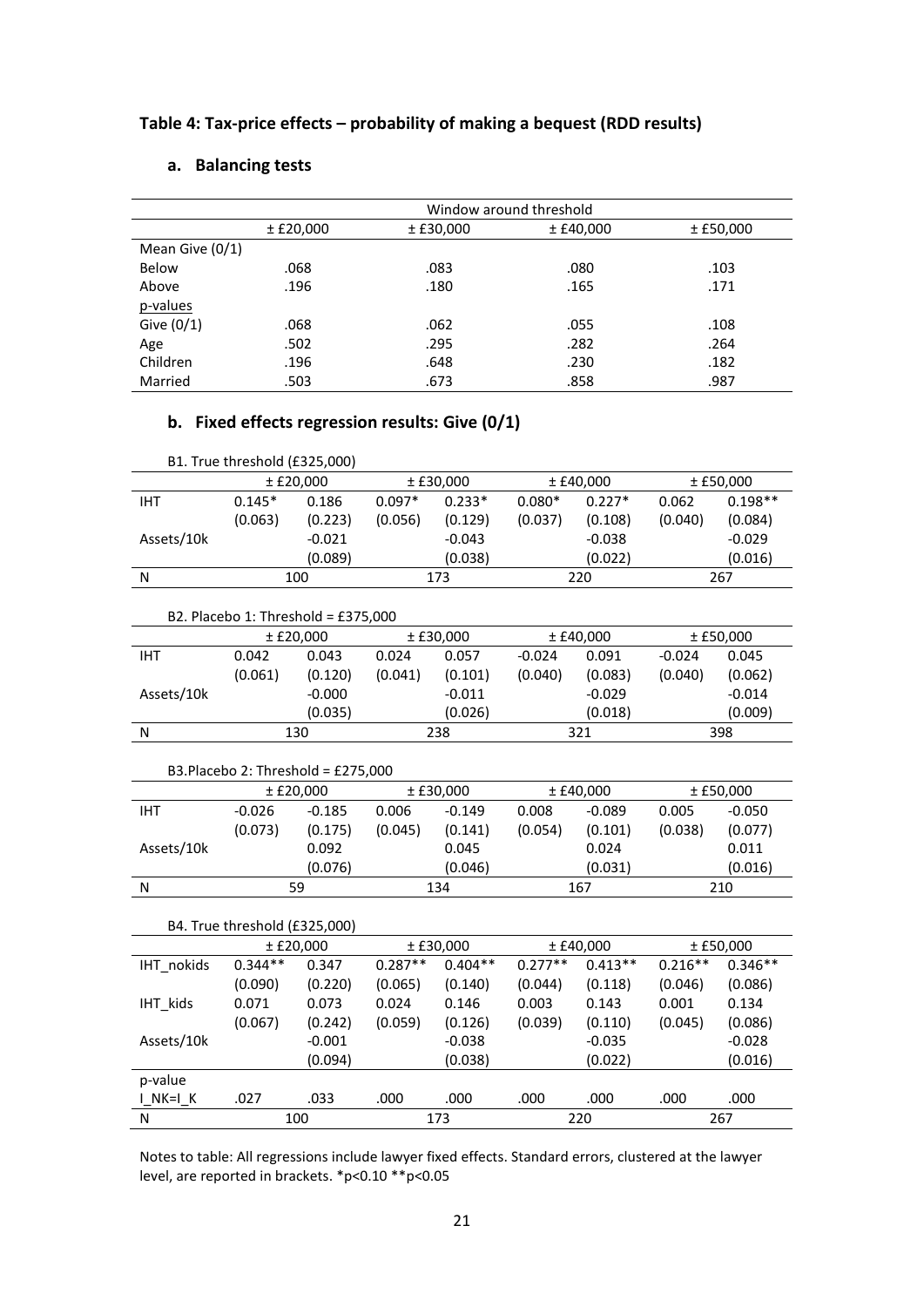|                  | (1)                           | (2)                           | (3)                           | (4)           | (5)           |
|------------------|-------------------------------|-------------------------------|-------------------------------|---------------|---------------|
|                  | Ln amount                     | Ln amount                     | Ln amount                     | Ln amount     | Dep var       |
|                  | All bequests<br>$Resid = 50%$ | All bequests<br>$Resid = 50%$ | All bequests<br>$Resid = 25%$ | Specific only | = % residuary |
| Strong ask (T2)  | $0.604**$                     |                               |                               |               |               |
|                  | (0.219)                       |                               |                               |               |               |
| T2_Nokid         |                               | $-0.007$                      | $-0.152$                      | 0.228         | 0.040         |
|                  |                               | (0.279)                       | (0.284)                       | (0.631)       | (0.077)       |
| T2_Kid           |                               | $1.408**$                     | $1.152**$                     | $0.960*$      | $0.302**$     |
|                  |                               | (0.479)                       | (0.480)                       | (0.489)       | (0.101)       |
| Ln assets        | $0.724**$                     | $0.723**$                     | $0.744**$                     | $0.991**$     | $-0.072**$    |
|                  | (0.065)                       | (0.067)                       | (0.066)                       | (0.182)       | (0.024)       |
| Married (0/1)    | $-0.229$                      | $-0.266$                      | $-0.232$                      | $-1.209$      | 0.017         |
|                  | (0.226)                       | (0.212)                       | (0.203)                       | (0.665)       | (0.037)       |
| Kids $(0/1)$     | $-0.799$                      | $-1.655**$                    | $-1.544**$                    | $-0.959$      | $-0.267**$    |
|                  | (0.480)                       | (0.446)                       | (0.439)                       | (0.914)       | (0.046)       |
| Age              | $0.721**$                     | $0.721**$                     | $0.620**$                     | 0.511         | 0.128         |
|                  | (0.218)                       | (0.213)                       | (0.181)                       | (0.308)       | (0.068)       |
| Age <sup>2</sup> | $-0.180**$                    | $-0.190**$                    | $-0.159**$                    | $-0.143**$    | $-0.011$      |
|                  | (0.060)                       | (0.062)                       | (0.055)                       | (0.058)       | (0.020)       |
| $\_cons$         | 0.216                         | 0.695                         | 0.130                         | $-3.699$      | $1.207**$     |
|                  | (0.810)                       | (0.952)                       | (0.903)                       | (2.738)       | (0.337)       |
| p-values         |                               |                               |                               |               |               |
| $T2$ NK = T2 K   |                               | .071                          | .064                          | .500          | .044          |
| N                | 151                           | 151                           | 151                           | 60            | 98            |

Notes to table: Standard errors are reported in brackets. \*p<0.10 \*\*p<0.05. The value of the bequest includes both the value of specific gifts and an estimated value of residual gifts (made either as a % of the total estate or as a percentage of the residuary estate). Columns 1 and 2 assume that the residuary estate is 50% of current wealth value. Column 3 assumes that the residuary estate is 25% of current wealth value. Column 4 considers only gifts for which there is a specified £ value. Column 5 considers only residual gifts; the dependent variable is the percentage.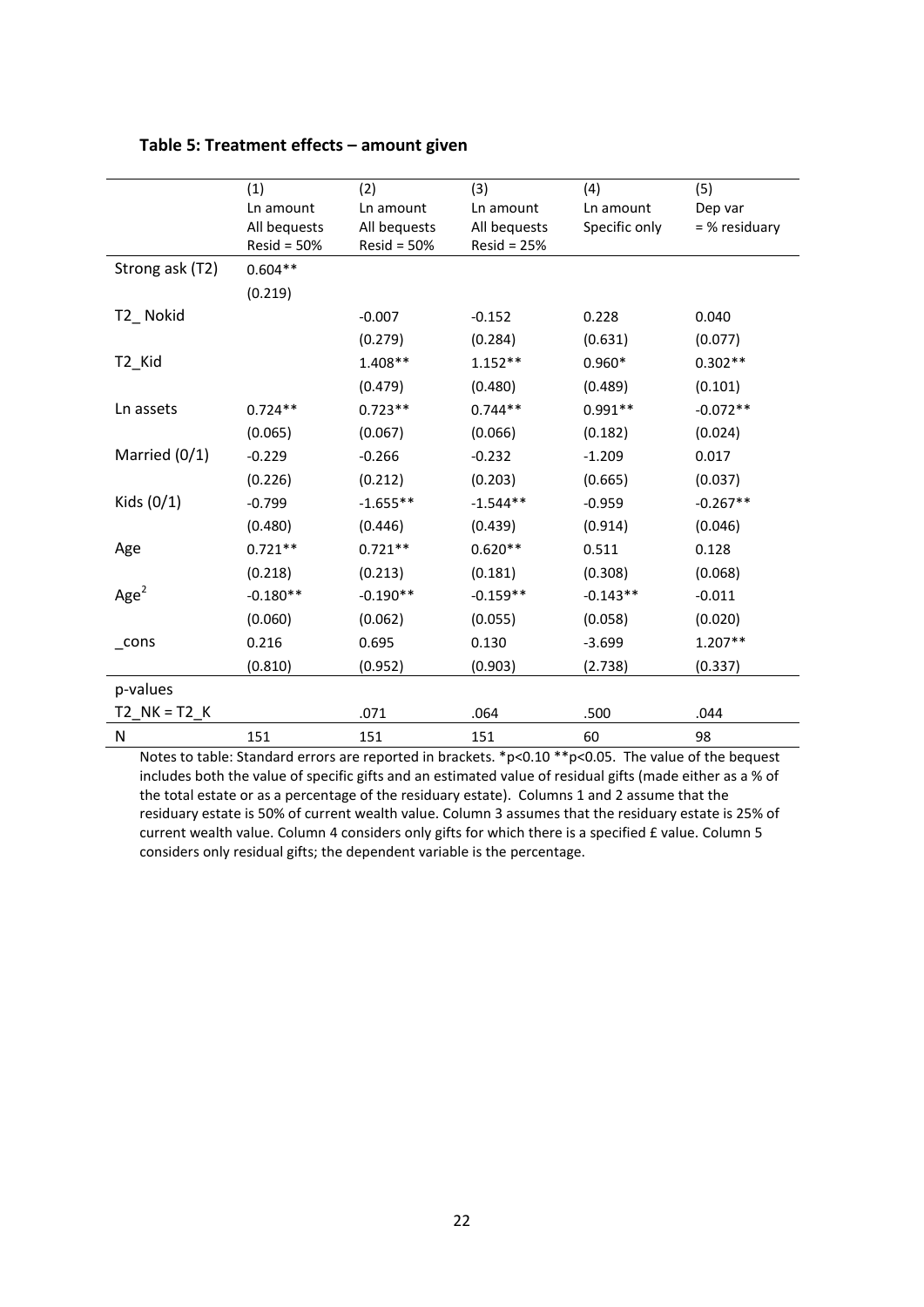# **Figure 1: Variation in treatment effects, by children**



# **a. Proportion making a charitable bequest**

# **b. Amount given**